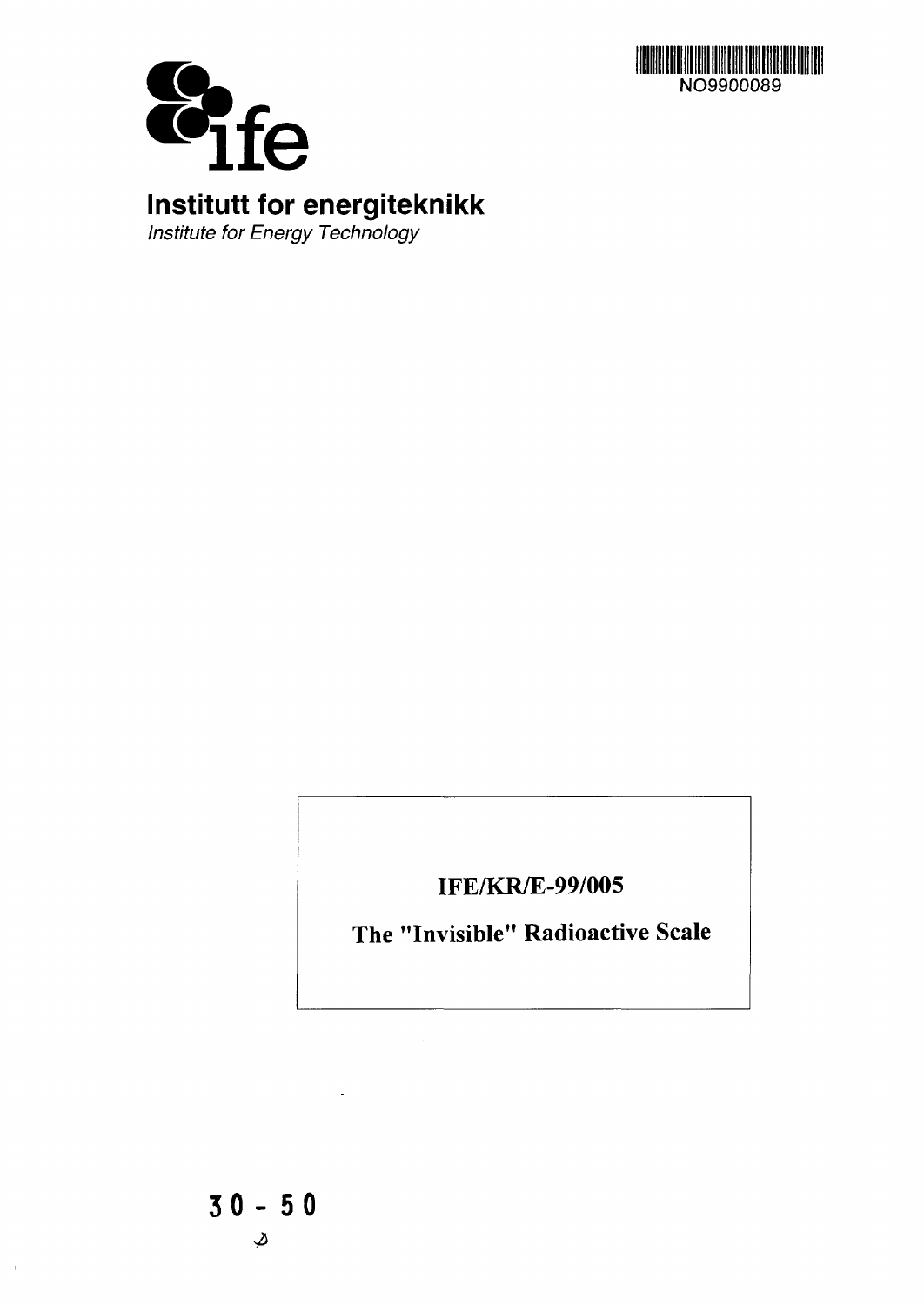| <b>Performing Organisation</b>                                                                                                                                                                                              |               | Document no.:                                     |                         | Date          |  |  |  |  |
|-----------------------------------------------------------------------------------------------------------------------------------------------------------------------------------------------------------------------------|---------------|---------------------------------------------------|-------------------------|---------------|--|--|--|--|
| Institute for Energy Technology                                                                                                                                                                                             |               | <b>IFE/KR/E-99/005</b>                            |                         | 1999-04-19    |  |  |  |  |
| Kjeller                                                                                                                                                                                                                     |               |                                                   |                         |               |  |  |  |  |
|                                                                                                                                                                                                                             |               |                                                   |                         |               |  |  |  |  |
|                                                                                                                                                                                                                             |               |                                                   |                         |               |  |  |  |  |
|                                                                                                                                                                                                                             |               |                                                   |                         |               |  |  |  |  |
| Project/Contract no. and name                                                                                                                                                                                               |               | <b>Client/Sponsor Organisation and reference:</b> |                         |               |  |  |  |  |
|                                                                                                                                                                                                                             |               |                                                   |                         |               |  |  |  |  |
|                                                                                                                                                                                                                             |               |                                                   |                         |               |  |  |  |  |
|                                                                                                                                                                                                                             |               |                                                   |                         |               |  |  |  |  |
| <b>Title and subtitle</b>                                                                                                                                                                                                   |               |                                                   |                         |               |  |  |  |  |
| The "Invisible" Radioactive Scale                                                                                                                                                                                           |               |                                                   |                         |               |  |  |  |  |
|                                                                                                                                                                                                                             |               |                                                   |                         |               |  |  |  |  |
|                                                                                                                                                                                                                             |               |                                                   |                         |               |  |  |  |  |
| Author(s)                                                                                                                                                                                                                   |               | Reviewed                                          |                         | Approved      |  |  |  |  |
| Jor Ajerun<br>Tor Bjørnstad                                                                                                                                                                                                 |               |                                                   |                         | Tor Bjørnstad |  |  |  |  |
| Tore Ramsøy                                                                                                                                                                                                                 |               |                                                   |                         |               |  |  |  |  |
| <b>Abstract</b>                                                                                                                                                                                                             |               |                                                   |                         |               |  |  |  |  |
| Production and up-concentration of naturally occurring radioactive material (NORM) in the petroleum                                                                                                                         |               |                                                   |                         |               |  |  |  |  |
| industry has attracted steadily increasing attention during the last 15 years. Most production engineers<br>today associate this radioactivity with precipitates (scales) and sludges in production tubing, pumps,          |               |                                                   |                         |               |  |  |  |  |
| valves, separators, settling tanks etc. wherever water is being transported or treated. <sup>226</sup> Ra and <sup>228</sup> Ra                                                                                             |               |                                                   |                         |               |  |  |  |  |
| are the most wellknown radioactive constituents in scale. Surprisingly little known is the radioactive                                                                                                                      |               |                                                   |                         |               |  |  |  |  |
| contamination by <sup>210</sup> Pb and progeny <sup>210</sup> Bi and <sup>210</sup> Po. These are found in combination with <sup>226</sup> Ra in                                                                            |               |                                                   |                         |               |  |  |  |  |
| ordinary scale, often in layers of non-radioactive metallic lead in water transportation systems, but also<br>in pure gas and condensate handling systems "unsupported" by <sup>226</sup> Ra, but due to transportation and |               |                                                   |                         |               |  |  |  |  |
| decay of the noble gas <sup>222</sup> Rn in NG/LNG. This latter contamination may be rather thin, in some cases                                                                                                             |               |                                                   |                         |               |  |  |  |  |
| virtually invisible. When, in addition, the radiation energies are low enough for not being detectable on                                                                                                                   |               |                                                   |                         |               |  |  |  |  |
| the equipment outer surface, its existence has for most people in the industry been a secret.                                                                                                                               |               |                                                   |                         |               |  |  |  |  |
| This article discusses transportation and deposition mechanisms, detection methods and provides                                                                                                                             |               |                                                   |                         |               |  |  |  |  |
| some examples of measured results from the North Sea on equipment sent for maintenance. The                                                                                                                                 |               |                                                   |                         |               |  |  |  |  |
| article concludes that a regular measurement program for this type of contamination should be                                                                                                                               |               |                                                   |                         |               |  |  |  |  |
| mandatory under all dismantling processes of transportation and fluid handling equipment for fluids and<br>gases offshore and onshore. The intention is the need to classify equipment according to the existing            |               |                                                   |                         |               |  |  |  |  |
| exempt level (in Norway this is 10 Bq/g): Is it radioactive or not radioactive?                                                                                                                                             |               |                                                   |                         |               |  |  |  |  |
| <b>Key Words</b>                                                                                                                                                                                                            |               |                                                   |                         |               |  |  |  |  |
| Oil and gas, radioactive scale, Lead-210, Bismuth-210, Polonium-210, activity concentration,                                                                                                                                |               |                                                   |                         |               |  |  |  |  |
| monitoring methods                                                                                                                                                                                                          |               |                                                   |                         |               |  |  |  |  |
| <b>ISSN</b>                                                                                                                                                                                                                 | <b>ISBN</b>   |                                                   | <b>Numbers of Pages</b> |               |  |  |  |  |
| 0333-2039                                                                                                                                                                                                                   | 82-7017-229-4 |                                                   | 15                      |               |  |  |  |  |
| <b>Supplementary Data</b>                                                                                                                                                                                                   |               |                                                   |                         |               |  |  |  |  |
|                                                                                                                                                                                                                             |               |                                                   |                         |               |  |  |  |  |
|                                                                                                                                                                                                                             |               |                                                   |                         |               |  |  |  |  |
|                                                                                                                                                                                                                             |               |                                                   |                         |               |  |  |  |  |
|                                                                                                                                                                                                                             |               |                                                   |                         |               |  |  |  |  |
|                                                                                                                                                                                                                             |               |                                                   |                         |               |  |  |  |  |
|                                                                                                                                                                                                                             |               |                                                   |                         |               |  |  |  |  |
|                                                                                                                                                                                                                             |               |                                                   |                         |               |  |  |  |  |
|                                                                                                                                                                                                                             |               |                                                   |                         |               |  |  |  |  |

 $\subset$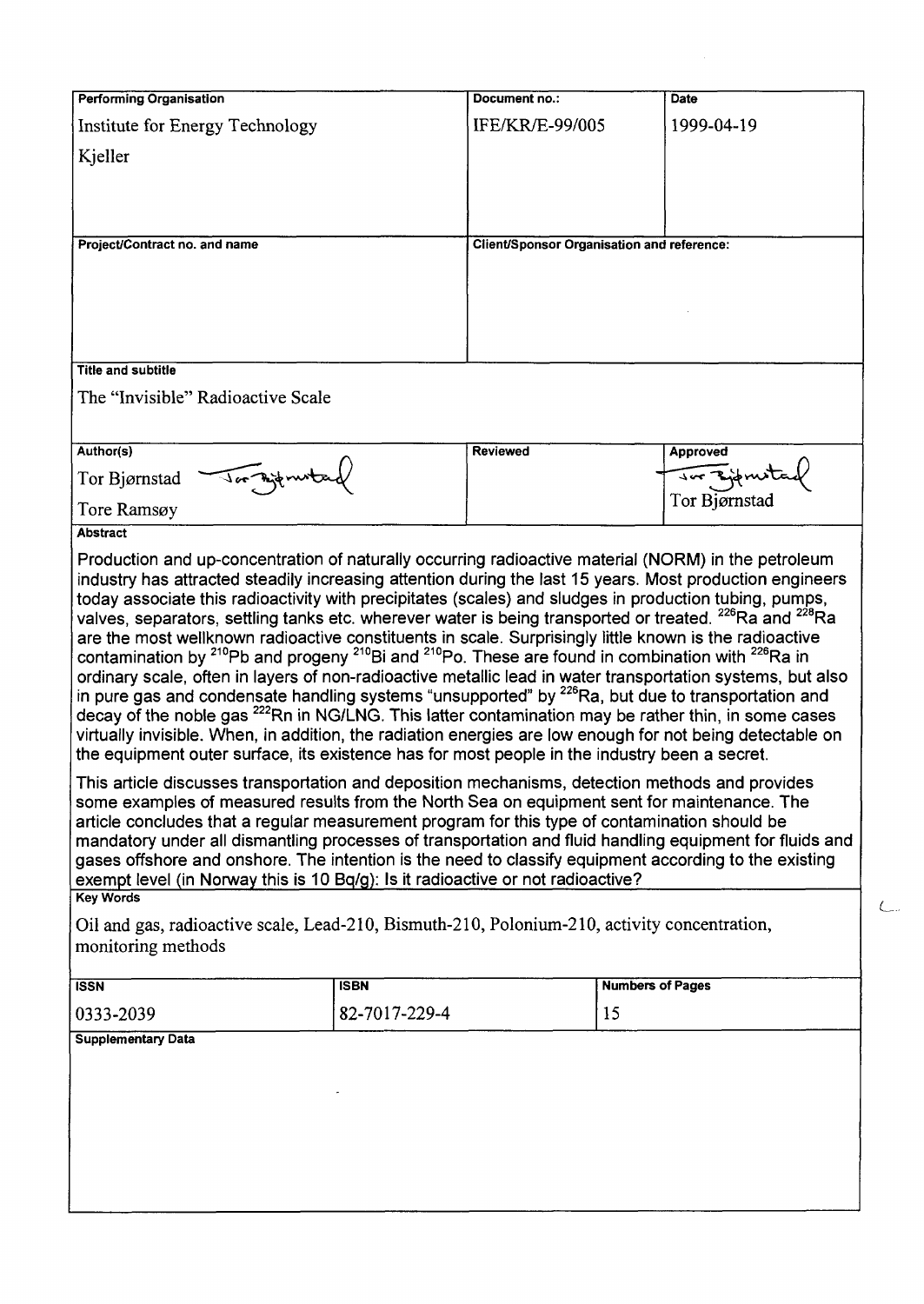Paper presented orally at

**The 10th International Oil Field Chemicals Symposium** Fagernes, Norway, Feb. 28-March 2,1999

# **THE "INVISIBLE" RADIOACTIVE SCALE**

Tor Bjørnstad and Tore Ramsøy Institute for Energy Technology (IFE), Kjeller, Norway

Ref.: Proceedings of the  $10<sup>th</sup>$  International Oil Field Chemicals Symposium, Norwegian Society of Chartered Engineers, Oslo, 1999, Paper 16, p. 195-211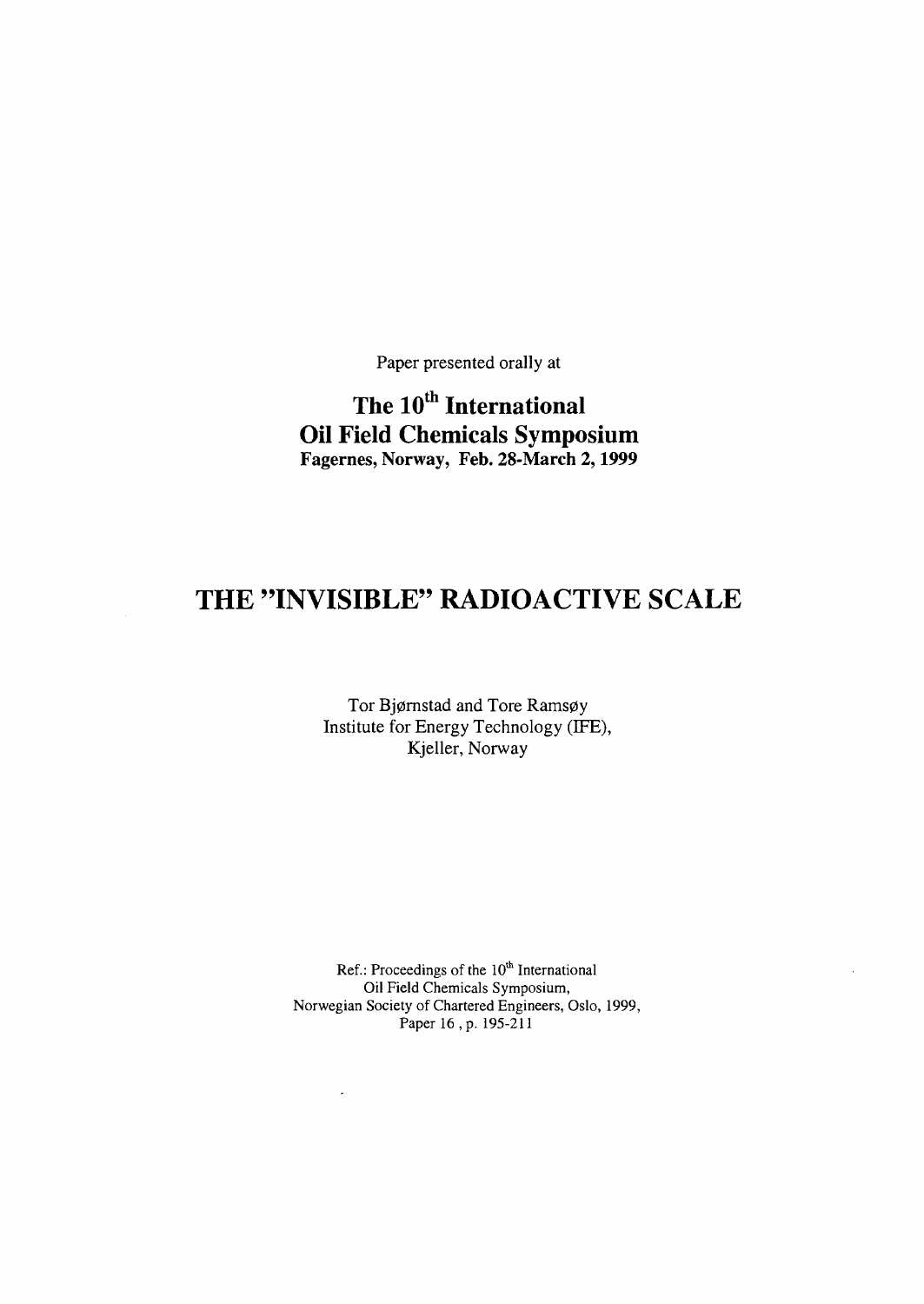Tor Bjørnstad and Tore Ramsøy Institute for Energy Technology (IFE), Kjeller, Norway

#### **Abstract:**

Production and up-concentration of naturally occurring radioactive material (NORM) in the petroleum industry has attracted steadily increasing attention during the last 15 years. Most production engineers today associate this radioactivity with precipitates (scales) and sludges in production tubing, pumps, valves, separators, settling tanks etc. wherever water is being transported or treated.  $^{226}$ Ra and  $^{228}$ Ra are the most wellknown radioactive constituents in scale. Surprisingly little known is the radioactive contamination by  $^{210}Pb$  and progeny  $^{210}B$ and  $^{210}$ Po. These are found in combination with  $^{226}$ Ra in ordinary scale, often in layers of nonradioactive metallic lead in water transportation systems, but also in pure gas and condensate handling systems "unsupported" by  $^{226}$ Ra, but due to transportation and decay of the noble gas <sup>222</sup>Rn in NG/LNG. This latter contamination may be rather thin, in some cases virtually invisible. When, in addition, the radiation energies low enough for not being detectable on the equipment outer surface, its existence has for most people in the industry been a secret.

This article discusses transportation and deposition mechanisms, detection methods and provides some examples of measured results from the North Sea on equipment sent for maintenance. The article concludes that a regular measurement program for this type of contamination should be mandatory under all dismantling processes of transportation and fluid handling equipment for fluids and gases offshore and onshore. The intention is the need to classify equipment according to the Norwegian exempt level of 10 Bq/g: Is it radioactive or not radioactive?

#### **1. INTRODUCTION**

Radioactivity associated with scales in the petroleum production industry was realised for the first time as early as in 1904 in connection with oil and gas production in Canada [1]. This phenomenon did not catch much attention until the beginning of 1981 when central parts of the North Sea [2] also experienced the same phenomenon. Activity level in this scale was reported to vary between 0 and 15.000 Bq/ [3]. In the following years similar reports came from other parts of the world as well.

Radioactive contaminants of natural gas have been known since early in this century [4]. However, it was not until 1971 that this radioactivity, identified as  $222$ Ra, was found to concentrate in the lighter natural gas liquids during processing and could present a serious health hazard to industry personnel, particularly maintenance employees [5].

Due to frequently experienced high activity concentrations, radioactivity in scale started to become an environmental concern both with respect to the working environment for the oil and gas workers and with respect to treatment and storage. Radioactivity associated with the production of oil and gas has now been established as an important discussion subject in the oil and gas industry and a number of reports on its origin, occurrence, composition,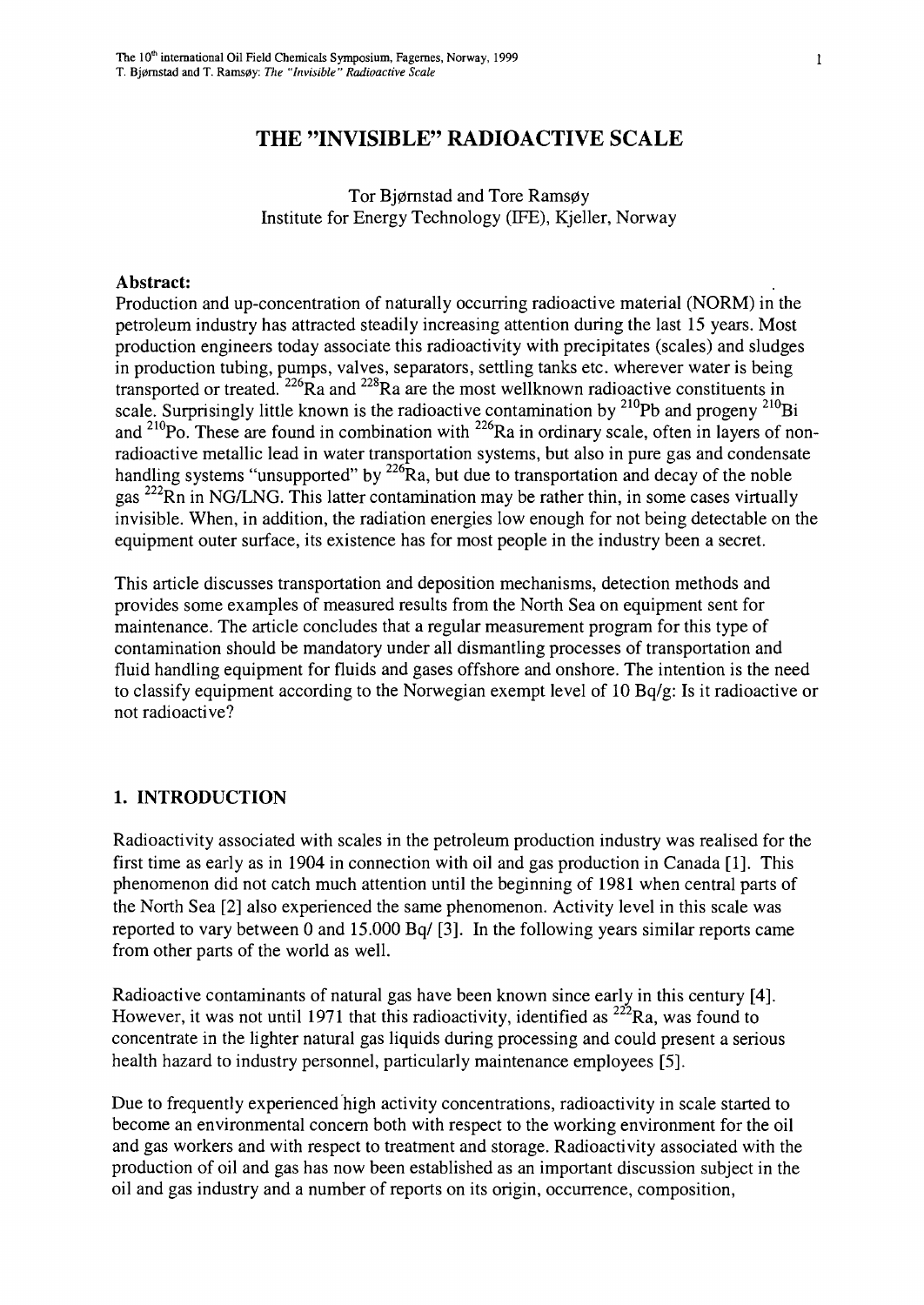distribution, treatment, dissolution, monitoring, storage and even avoidance have been published. (A rather comprehensive bibliography is available from IFE upon request).

Radioactive scale is commonly termed LSA (Low Specific Activity) scale in Europe and NORM (Naturally Occurring Radioactive Material) scale in USA. One also finds some use of the term TENORM (Technologically Enhanced NORM). In the present text we will use the Norwegian acronym LRA (lav-radioaktive avleiringer).

### **2. ORIGIN OF RADIOACTIVE SCALE (LRA)**

The earth crust contains small concentrations of the radioactive chemical elements uranium and thorium. The two nuclides of primary interest in this context are <sup>238</sup>U (T<sub>1/2</sub>=4.5·10<sup>9</sup> y) and <sup>232</sup>Th (T<sub>1/2</sub>=1.4-10<sup>10</sup>y). Both give rise to long series of radioactive decay. In these series the parent nuclides undergo up to 14 successive radioactive disintegrations, changing at each step into a daughter nuclide of a different chemical element during emission of either an alpha or a beta particle, often accompanied by gamma radiation. The consecutive radioactive transformations from one chemical element to another continue until the series end in stable lead isotopes (see Fig.l).



*Fig.1. Decay sequence for the* <sup>238</sup>*U* natural series ending in stable <sup>206</sup>*Pb.* 

The concentration of uranium and thorium in sedimentary rock, or reservoir rock, is variable. Shales and clays have the highest contents:  $C_U = 4.0 \cdot 10^{-4} \mu g/g$ ,  $C_{Th} = 11.0 \cdot 10^{-4} \mu g/g$  [6]. The concentrations in sandstones are somewhat lower:  $C_U = 3.0 \cdot 10^{-4} \mu g/g$ ,  $C_{Th} = 10.0 \cdot 10^{-4}$ Of the various reservoir materials, the uranium and thorium concentrations are lowest in calcite and limestone:  $C_U = 1.4 \cdot 10^{-4} \mu g/g$ ,  $C_{Th} = 1.8 \cdot 10^{-4}$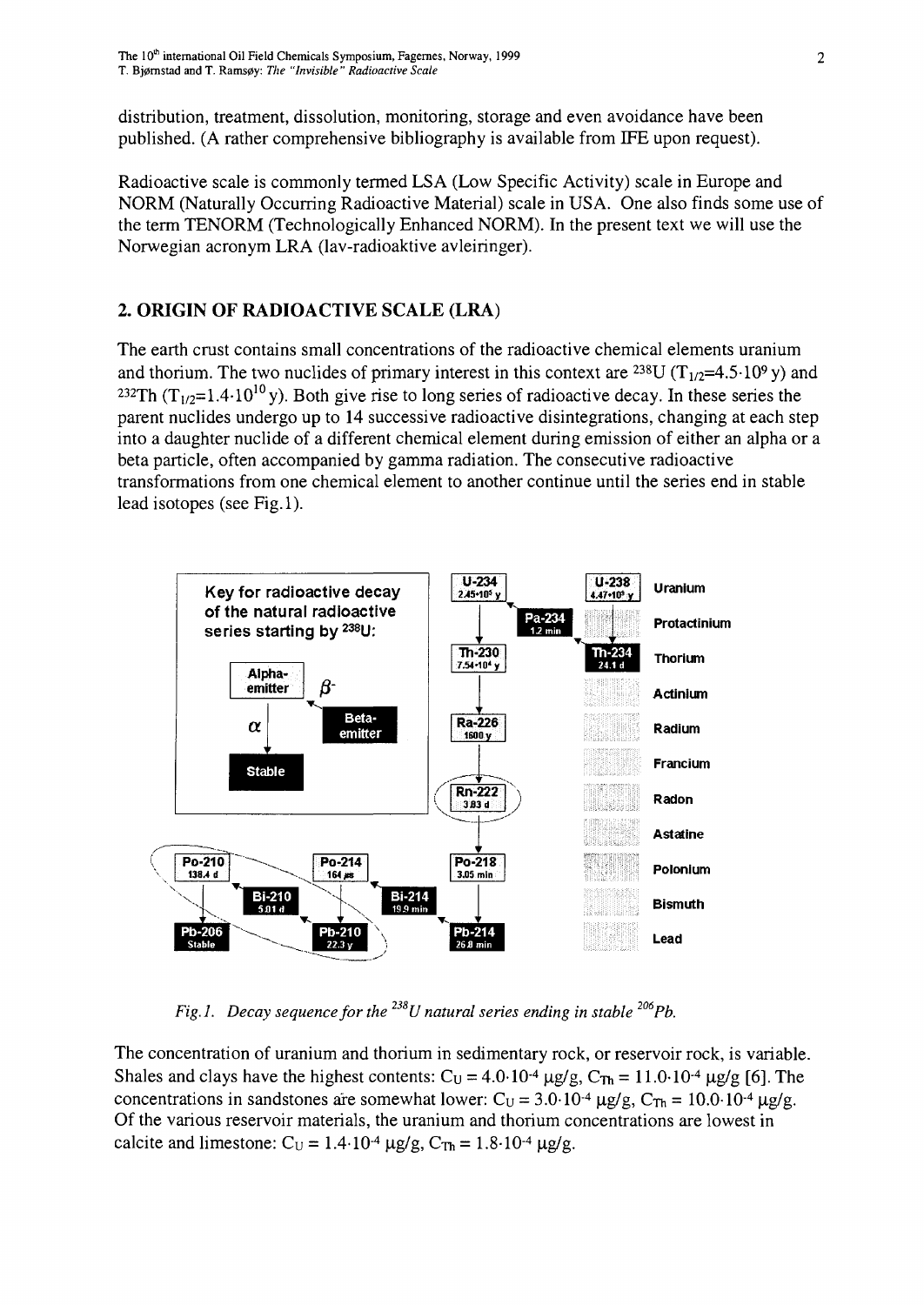Uranium and thorium in rocks are not easily dissolved and transported by the moving waters. However, more dissolvable are their decay products radium (226Ra from the 238U-series and  $228Ra$  and  $224Ra$  from the  $232Th$ -series) and radon ( $222Rn$  from the  $238U$ -series and  $220Rn$  fron the <sup>232</sup>Th-series). Common radioactive scale deposits are then composed of radium coprecipitated into host minerals like  $BaSO<sub>4</sub>$ ,  $SrSO<sub>4</sub>$ ,  $CaCO<sub>3</sub>$  and mixed crystals of these.

In brines with high chloride concentration also lead dissolve as chloride complexes. They are easily transported in the water systems [7,8]. The two most important lead isotopes are  $^{214}$ Pb  $(T_{1/2}=26.8 \text{ min})$  and <sup>210</sup>Pb  $(T_{1/2}=22.3 \text{ y})$ .

In this paper, we will concentrate exclusively on scales containing <sup>210</sup>Pb (and its decay products) which may partly occur as "invisible" radioactive deposits.

# **3. DEPOSITS CONTAINING <sup>210</sup>Pb AND PROGENY**

## **3.1. <sup>222</sup>Rn-transportation**

In the beginning of the petroleum production in a reservoir most of the  $^{222}$ Rn is transported by the produced fluids from relatively deep into the reservoir. After some time of water production it is anticipated that the bulk part of the  $^{222}$ Rn originates from the various scale deposits around in the production system starting from the near-well zone and all the way through the fluid handling system.  $^{222}$ Rn-emanation has, however, been reported to be low from well pipe scale [9] as measured in laboratory experiments. However, scale may have different composition and porosity and is exposed to elevated temperatures in the near-well and the well promoting increased gaseous diffusion rate.

Radon may be transported and distributed around in the down-stream transportation and handling system for both the water, oil and gas phases. However, in commingled oil and water transportation radon dissolves preferentially in the oil phase (high partitioning into oil) and is transported along with the oil. Only a small fraction follows the water phase. Whenever all three phases coexist, radon is mainly transported in the gas (or condensate) phase while a fraction only is transported in the oil phase and an even smaller portion is left in the water phase. It has been reported that radon appears to concentrate preferentially in the ethane and propane streams in a gas treatment plant [5].

## **3.2. <sup>210</sup>Pb-transportation**

When the inert gas  $222$ Rn decays, non-gaseous short-lived atoms are formed in consecutive decays changing form one chemical element to another. The atoms may, due to their high reactivity during rearrangement of their electron structure, enter into various chemical reactions. These reactions are dependent upon the chemical surroundings. When  $222$ Rn decays during transportation, the following scenarios are possible:

1. In water the decay products may stick to dispersed particles and colloids and be fixed there. The lead atoms formed may also be subject to chemical reactions, thus becoming eventually oxidised to  $^{210}Pb^{2+}$ . This ion may in turn be trapped along the flooding path by ion exchange reactions or electrostatic sorption reactions to surfaces. Even chemical reactions like the following have been suggested [10,11]: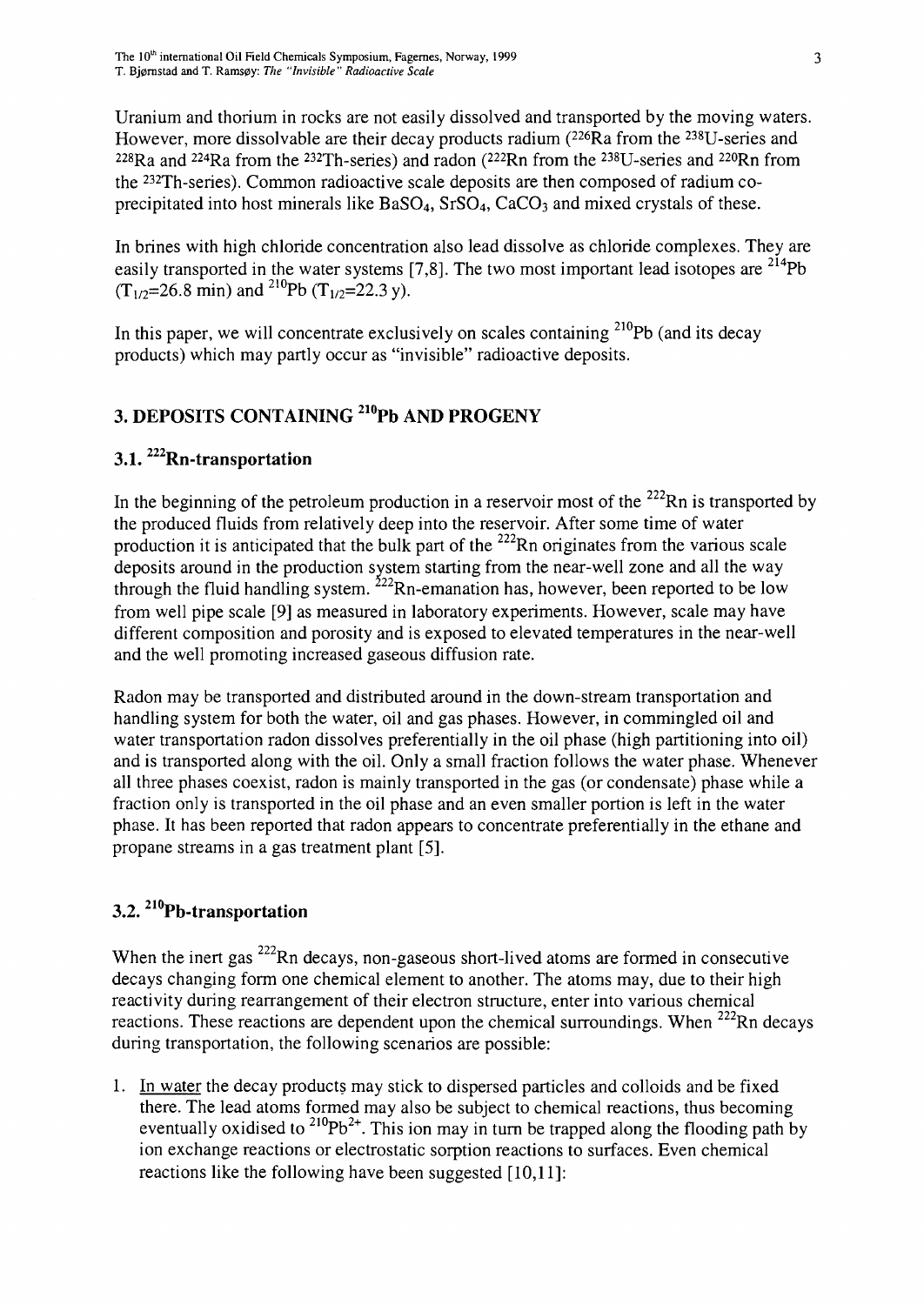a.  $Pb^{2+} + H_2S \rightarrow PbS + 2H^+$  during decrease in temperature and pressure. It has been observed that some reservoirs/wells have produced a fair amount of stable lead (presumably from lead minerals in the formation rock) acting as a chemical carrier for <sup>210</sup>Pb [12,13]. Thus, <sup>210</sup>Pb may be found as the only primary (non-supported) radioactive contaminant in visible solid scale consisting mainly of PbS, various lead oxides and mixed lead carbonates/chlorides.

b. Fe<sub>metal</sub> + 2H<sub>2</sub>O + Pb<sup>2+</sup>  $\rightarrow$  FeOOH + Pb + 2H<sup>+</sup> + 1/2H<sub>2</sub> as a co-reaction during the ordinary steel corrosion process, or simply [14]:<br>  $Fe^{0} + Ph^{2+} \rightarrow Fe^{2+} + Ph^{0}$ 

Here, <sup>210</sup>Pb is found in ultra-thin invisible layers of elementary lead or in thicker layers where produced inactive carrier lead is involved.

- 2. When <sup>222</sup>Rn dacays in oil, the decay products may stick to particles dispersed in the oil. However, there is also a chance of forming organometallic compounds with lead (through hot-atom reactions), thus creating a fully oil-solvable <sup>210</sup>Pb-compound that follows the oil phase nearly as an ideal tracer. It may also be possible to form volatile organometallic  $2^{10}$ Pb-compounds that may partition somewhat into the gas phase.
- 3. When the decay takes place in the gas phase, the lead formed may stick to particles, which is transported along. A fraction of these particles may settle with their radioactive lead atoms to the inner surfaces of the transportation system. Due to the turbulent flow some of the lead atoms may also stick directly to this surface, thus forming a very thin and relatively stable deposit. This deposit may with time be converted to other lead compounds (elementary Pb, PbS ....) subject to gas humidity, content of  $CO_2$ ,  $H_2S$  etc.

#### **3.3. Relative radioactivity levels**

Supposing that the surface contamination is a result exclusively of  $222$ Rn decay, the contamination will in the beginning consist mainly of the longest-lived radionuclide in the chain,  $^{210}$ Pb with a half-life of 21 years (all intermediate radionuclides following decay of Rn are very short-lived). With time there is a build-up of its decay products  $^{210}$ Bi and  $^{210}$ Po If  $^{210}Pb$  is left in place for a sufficient length of time (3-4 y), these products may accumulate to reach an equilibrium state with the parent. This equilibrium is not necessarily the physical equilibrium but rather a practical equilibrium that varies for different conditions (temperature, pressure, and chemical environment). Differences in chemistry and volatility of lead, bismuth and polonium may be partly responsible for this practical equilibrium due to possible partial release into the fluid stream again with individual release yields for the three chemical elements. Polonium is the most volatile and most water-soluble.

It has been found experimentally that condensate (heavier fraction of the natural gas, composed mainly of propane and butane) may contain <sup>210</sup>Po far in excess of its grandparent  $^{210}$ Pb [15]. There may be two sources for the polonium:

- 1. The "invisible" deposit on inner surfaces of handling equipment as a result of  $222$ Rntransportation and subsequent decay.
- 2. Enhanced release of  $2^{10}$ Po from solid scale deposits in the near-well zone, the production tubing and the fluid handling and storage equipment topside.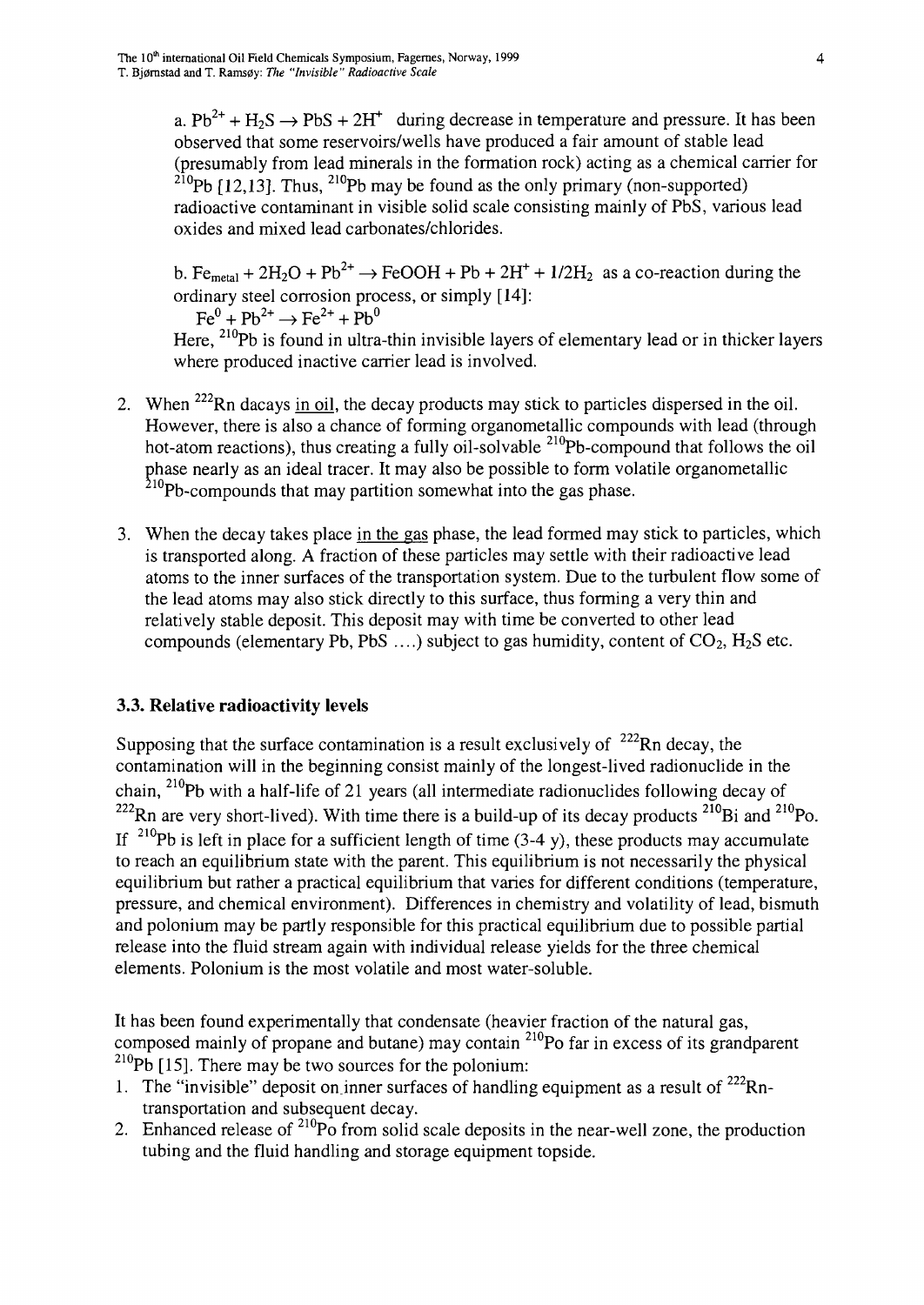Supposing a near-constant production of  $^{222}$ Rn for instance by emanation from solid  $^{226}$ Racontaining deposits, the surface contamination of  $^{210}$ Pb and its decay products will continue to increase for more than 100 years if undisturbed.

In gas and condensate transportation equipment the deposits are generally very thin. Therefore, it does not constitute an operational headache in normal operations. This is probably also the main reason why it has not attracted much attention. However, upon dismantle, abandonment or reuse of gas transportation and handling equipment, the described problem of surface contamination must be recognised and addressed [16,17]. Special measurement techniques must be used since the presence of long-lived <sup>222</sup>Rn decay products cannot be measured on the outside of the contaminated equipment due to the low-energy radiation of the radionuclides.

#### **4. NUCLEAR CHARACTERISTICS OF <sup>210</sup>Pb AND PROGENY**

#### **4.1. Decay schemes**

Fig.s 2 a-c illustrate the desintegration schemes of  $^{210}Pb$ ,  $^{210}Bi$  and  $^{210}Po$ , respectively [18]. The main data are also summarized in Table 4 below:

| Radio-<br>nuclide | Half-life         | Radiation type, energy and absolute intensity (in<br>brackets)    |
|-------------------|-------------------|-------------------------------------------------------------------|
| $Lead-210$        | $22.26 \text{ y}$ | $\beta$ : 15 keV (81%), 61 keV (19%). $\gamma$ : 46.5 keV (4.05%) |
| Bismuth-210       | 5.013 d           | $\beta$ : 1161 keV (99+%)                                         |
| Polonium-210      | 138.38 d          | $\alpha$ : 5305 keV (99+%)                                        |

*Table 4. Nuclear data for 2I0i p b, 2wBi and 2WPo actual for detection evaluations.*



#### c.Decay scheme for Polonium-210







*Fig.2. a. Decay scheme of2I0Pb showing low-energy beta and gamma emission. b. Decay scheme of2l0Bi which for practical purposes is a pure beta-emitter with relatively high beta energy. c. Decay scheme of2WPo which for all practical purposes is a pure single-alpha emitter.*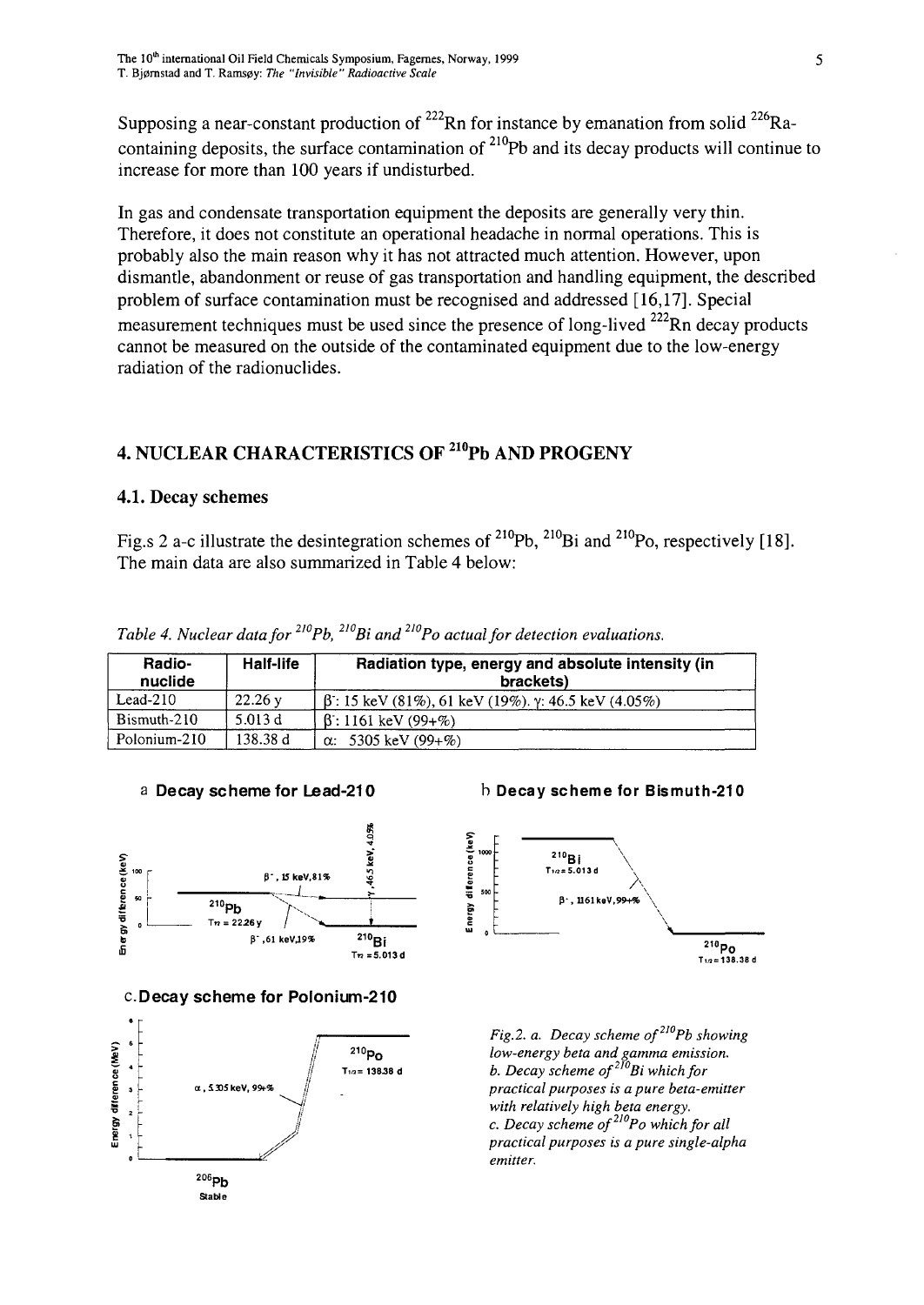# **5. DETECTION METHODS FOR <sup>210</sup>Pb, <sup>210</sup>Bi and <sup>210</sup>Po**

According to Norwegian legislation, equipment containing scale with activity concentration exceeding 10 Bq/g of one the radionuclides  $^{226}$ Ra,  $^{228}$ Ra and  $^{210}$ Pb shall be classified as radioactive (exemption level). Accordingly, there are two steps in the monitoring process of radioactive scale:

1. A fast and reliable field monitoring process whereby the production equipment can be classified according to the exemption level. This measurement is used to direct the contaminated equipment to controlled decontamination processes.

2. For equipment exceeding the exemption level, a more detailed analysis may be needed on actual activity concentration and distribution of radionuclides. This detailed analysis can be carried out in the field or in the laboratory.



In the following, we will describe possible and ideal detection methods for the individual radionuclides under discussion here. Finally, a couple of practical field-applicable methods to address point 1 above will be briefly described.

#### **5.1. Direct analysis of <sup>210</sup>Pb**

5.1.1. Detection of y-radiation

Although simple equipment like *a Geiger Muller (GM) tube* can be used to detect y-radiation, it is not

recommended due to lack of energy resolution and low detection efficiency  $(\langle 1\% \rangle)$ .



Solid scintillation detectors of different kind may be used for y-detection. The most frequently

used solid scintillation detector is the  $Nal(Tl)$ -detector. Its energy <sup>11</sup>/<sub>226</sub>-Ra and daughters resolution is sufficient to single out the photopeak of  $2^{10}$ Pb at 46.5 keV, even from relatively complex spectra of <sup>226</sup>Ra and daughters, when connected to a multichannel analyser. This enables both qualitative (fingerprint) and quantitative analysis of <sup>210</sup>Pb in the sample. A Nal(Tl) y-spectroscopy equipment may be made fairly rugged, and is possible to set up and use in an on-site situation.

> When exact and unambiguous<br>determination of  $^{210}Pb$  is required, the detector of choice in a laboratory

*Fig.3a. NaI(Tl)-spectrum of*<sup>210</sup>*Pb in nuclear equilibrium with its daughters, b. Spectrum of radionuclides.*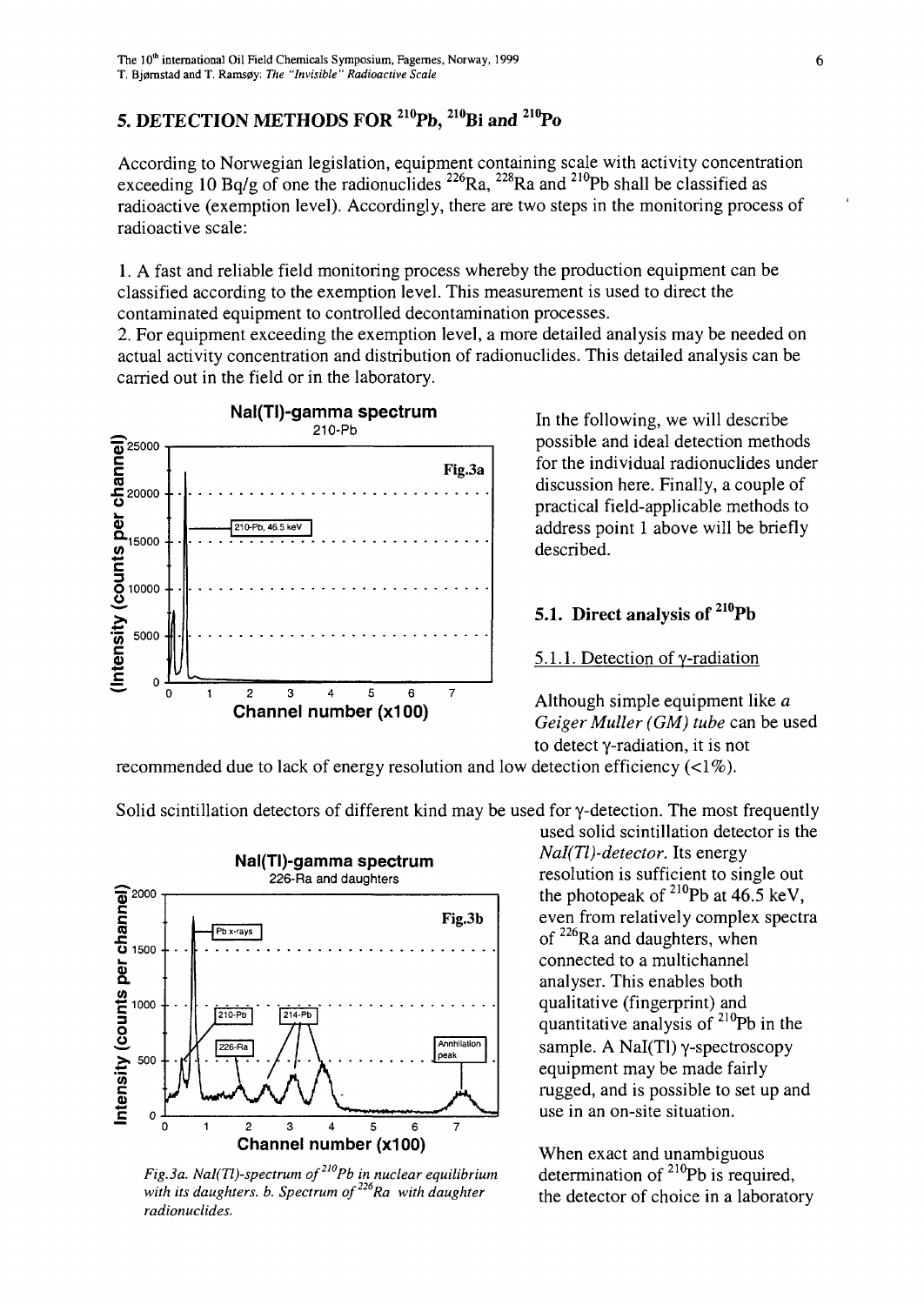environment is the semiconductor detector based on Germanium, either the so-called highpurity Germanium (HpGe) or the Lithium-doped Germanium (Ge(Li)). These detectors have excellent energy resolution and may be designed to have good efficiency in the low-energy range. For the sake of demonstration, the same radioactive sources as monitored by Nal(Tl)-



spectrometric analysis of <sup>210</sup>Pb [19-26].

**7.1.2. Detection of β-radiation** 

Although very low β-energies, <sup>210</sup>Pb may be detected by *the liquid scintillation counting (LSC)* method. This method is mainly used for detection of charged particles like  $\alpha$ - and  $\beta$ particles, and Compton electrons resulting from interaction of the y-rays with the scintillating medium. This method requires the sample dissolved in a liquid scintillator. Accordingly, sample preparation is required to some degree.

The LSC-method offers a certain energy resolution as well. However, due to the nature of the  $\beta$ -radiation (continuous distribution in the energy spectra from 0 to a maximum energy characteristic of each radionuclide), the possibility for undisturbed analysis is limited when the sample contains several radionuclides.

detectors in Fig.3 are measured by a Ge(Li)-detector and shown in Fig.4 a and b below. It should be mentioned that the particular detector used here is a "general purpose" detector and not especially

*FigAa. Ge(Li) gamma-spectrum of a 2loPb-source in nuclear equilibrium with its daughters 2l0Bi and<sup>210</sup>Po. b, Ge(Li) gamma-spectrum of a <sup>22</sup> Ra-source and daughter products inclusive 2WPb.*

designed for low-energy detection. When compared to the Nal(Tl)- spectra in Fig. 3, the improved energy resolution is obvious. This high energy resolution facilitates non-destructive analysis even in rather complex radiation sources. Although transportable detector set-ups of this kind exists, it is not practical as a general on-site technique due to lack of detector roughness and to the fact that it requires to be cooled by liquid nitrogen during operation (the Ge(Li)-detectors even require such cool-down continuously during storage).

A number of published articles describe the use of semiconductor detectors for y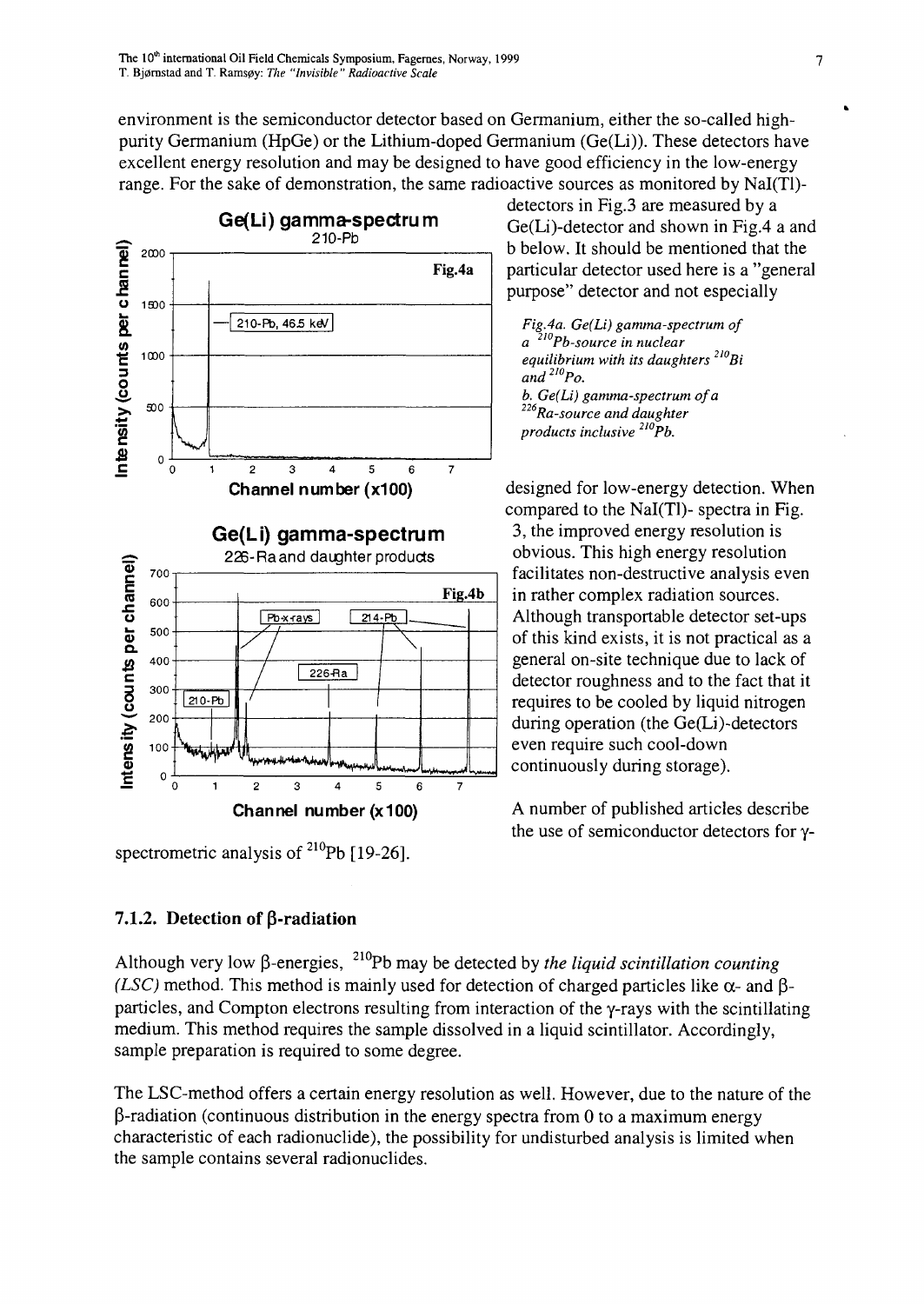The big advantage with the LSC-method is, however, its very high counting efficiency, even for extreme low-energy particle radiation. Both the  $\beta$ -energies of 15 keV and 61 keV and the Compton electrons from the interactions of the 46.5 keV y-radiation with the scintillator solution (and the conversion electrons from the same decay) will be detected with an



*Fig.5. Unquenched liquid scintillation energy spectrum of' Pb in nuclear equilibrium with its daughters<sup>210</sup>Bi and<sup>210</sup>Po*

efficiency of 30-50% dependant upon sample volume and degree of quenching in the sample. An LSC-spectrum of  $2^{10}Pb$ in nuclear equilibrium with  $2^{10}$ Bi and  $^{210}$ Po is shown in Fig.5.

The LSC-method may be adapted to onsite analysis since transportable and rugged equipment exists. It might be the detection method of choice when very low activity levels are expected, for instance when free-classification decisions shall be taken.

Examples of published work that have utilised LSC for analysis of <sup>210</sup>Pb are given in the references [27-32].

## **5.2. Direct analysis of <sup>210</sup>Bi and indirect analysis of <sup>210</sup>Pb**

The relatively high  $\beta$ -energy of 1161 keV makes possible detection with handheld gross-beta probes. However, reliable quantitative detection in complex sources can only be achieved by sampling followed by careful counting sample preparation.

One method of choice for  $^{210}$ Bi-detection is, however, LSC after chemical purification of Bi. The counting efficiency of  $^{210}$ Bi in LSC is close to 100%.

A detection method that is specific for <sup>210</sup>Bi in mixture with <sup>210</sup>Pb and <sup>210</sup>Po is the *Cerenkov counting.* In this method the sample must be dissolved in the same way as in ordinary LSC, but no scintillant is needed. Water only is sufficient. The theoretical requirement is that the beta particle must have energy > 265 keV when the sample is dissolved in pure water. It is simple and rugged, and the counting efficiency is around 20%. It has been described in the literature as a way of selectively measure  $^{210}$ Bi in this particular radionuclide mixture [33].

Analytical methods have been developed where the measurement of  $^{210}$ Bi is taken as an indirect measure of the <sup>210</sup>Pb-concentration. Separation of <sup>210</sup>Bi followed by LSC counting or the purified sample [28,34] or by gross  $\beta$ -counting on a solid source  $\beta$ -detector [35,36] has been reported. Likewise, separation of <sup>210</sup>Pb followed by a controlled decay time to allow the <sup>210</sup>Bi to grow in with subsequent counting of the grown-in activity either by a *gas proportional counter* [37] or by other types of solid-source  $\beta$ -detectors [38-41] have been described in published articles-.

## **5.3. Direct analysis of <sup>210</sup>Po**

Being a pure  $\alpha$ -emitter, simple thin-window monitors may be used to detect the existence of <sup>210</sup>Po, but is of limited use for quantitative determination.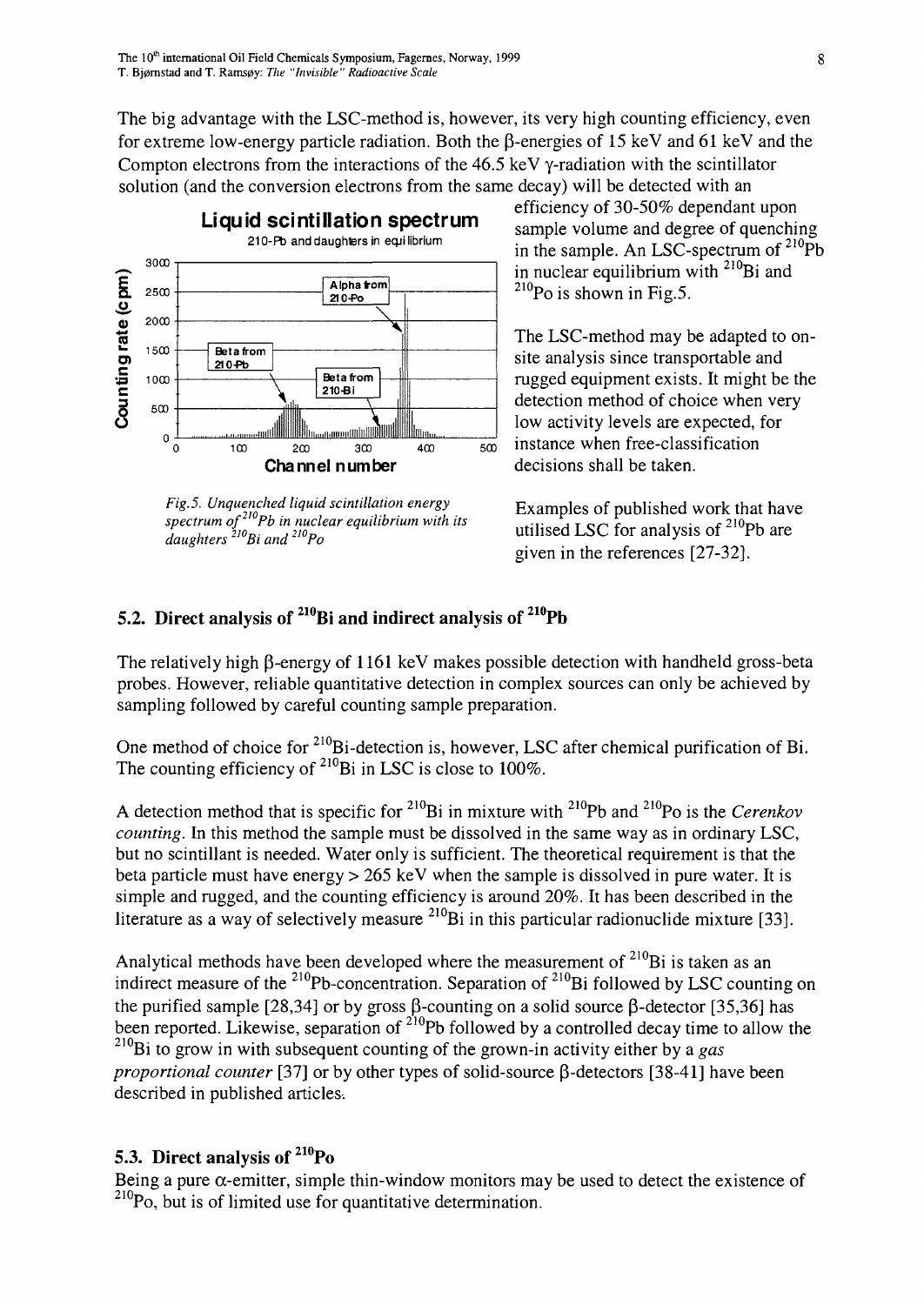$\alpha$ -energies are specific for each  $\alpha$ -emitter (fingerprints), and the  $\alpha$ -particles have discrete narrow energies unlike the broad energy distribution for  $\beta$ -particles. Hence, an energy spectrum would ideally show narrow peaks corresponding to the  $\alpha$ -energies. For  $^{210}P_0$ , one narrow peak at 5305 keV is expected when a detector with high-energy resolution is used. However, due to straggling (energy reduction and broadening due to particle collisions with material before detection), the  $\alpha$ -peak may often appear somewhat broader and with a tail stretching downwards on the low-energy side.

 $\alpha$ -spectra can be detected with selective  $\alpha$ -detectors like *surface barrier detectors*. They are quite delicate instruments, and will have to be operated in a vacuum chamber together with the counting sample.

The energy straggling and the vacuum demands require the counting sample to be extremely thin ("mass-less") and in a solid form not prone to sublimation. This again requires radiochemical treatment of the sampled LRA. The surface barrier counting equipment is transportable, and can be applied in a stable environment on-site.

LSC is another possible detection method. However, when <sup>210</sup>Pb and daughters are present in mixtures, the simple and direct LSC method is not capable of resolving the contribution from <sup>210</sup>Po selectively, as shown in Fig.5. The  $\alpha$ -peak from <sup>210</sup>Po sits on the shoulder of <sup>210</sup>Bi However, more advanced LSC equipment has the possibility of electronic  $\alpha/\beta$ -discrimination. This means that in a mixed  $\alpha$ - and  $\beta$ -source it is possible to register both  $\alpha$ - and  $\beta$ -counts separately [32,42]. Thus it is possible to measure  $^{210}$ Po selectively in a source composed of  $^{210}$ Pb and progeny.

#### 5.4. Direct in-situ measurement

For in-field classification purposes, emphasis has to be put on rugged, simple and reliable monitoring methods. Two measurement strategies are recommended to cover different monitoring situations [43,44]:

- 1. Direct in-situ  $\beta$ -measurements on internal surfaces of components
- 2. Gross  $\gamma$  or  $\beta$ -measurements of scale samples taken from the contaminated component.

Gross  $\gamma$ - or  $\beta$ -measurements will provide the most reliable results and should be preferred whenever possible. For sites where LRA-contaminated components are rare and the monitoring resources limited, it may be considered sufficient to rely on method 1 only.

#### 5.4.1. Direct measurement of B-radiation

This method is based on  $\beta$ -measurements directly on contaminated inner surfaces of production equipment. Most  $\beta$ -detectors are, however, also sensitive to  $\gamma$ -radiation. Hence, the measurement probe should have as high as possible  $\epsilon_0/\epsilon_v$ -ratio where  $\epsilon$  = detection efficiency.

The radiation detected by this method is mainly the  $\beta$ -particles from <sup>210</sup>Bi (energy 1.16 MeV). Accordingly, if the measurement shall represent the <sup>210</sup>Pb-contamination, one has to assume physical equilibrium between <sup>210</sup>Pb and <sup>210</sup>Bi. The range of these  $\beta$ -particles in ordinary scale is about 2 mm. This means that one always measures only from the top 2 mm of the scale layer. Accordingly, the method will give the activity concentration (Bq/g) for all scale thicknesses > 2 mm when a proper calibration of the instrument has been performed. Calibration may for instance be performed by use of 3 or 4 samples with thickness >2mm and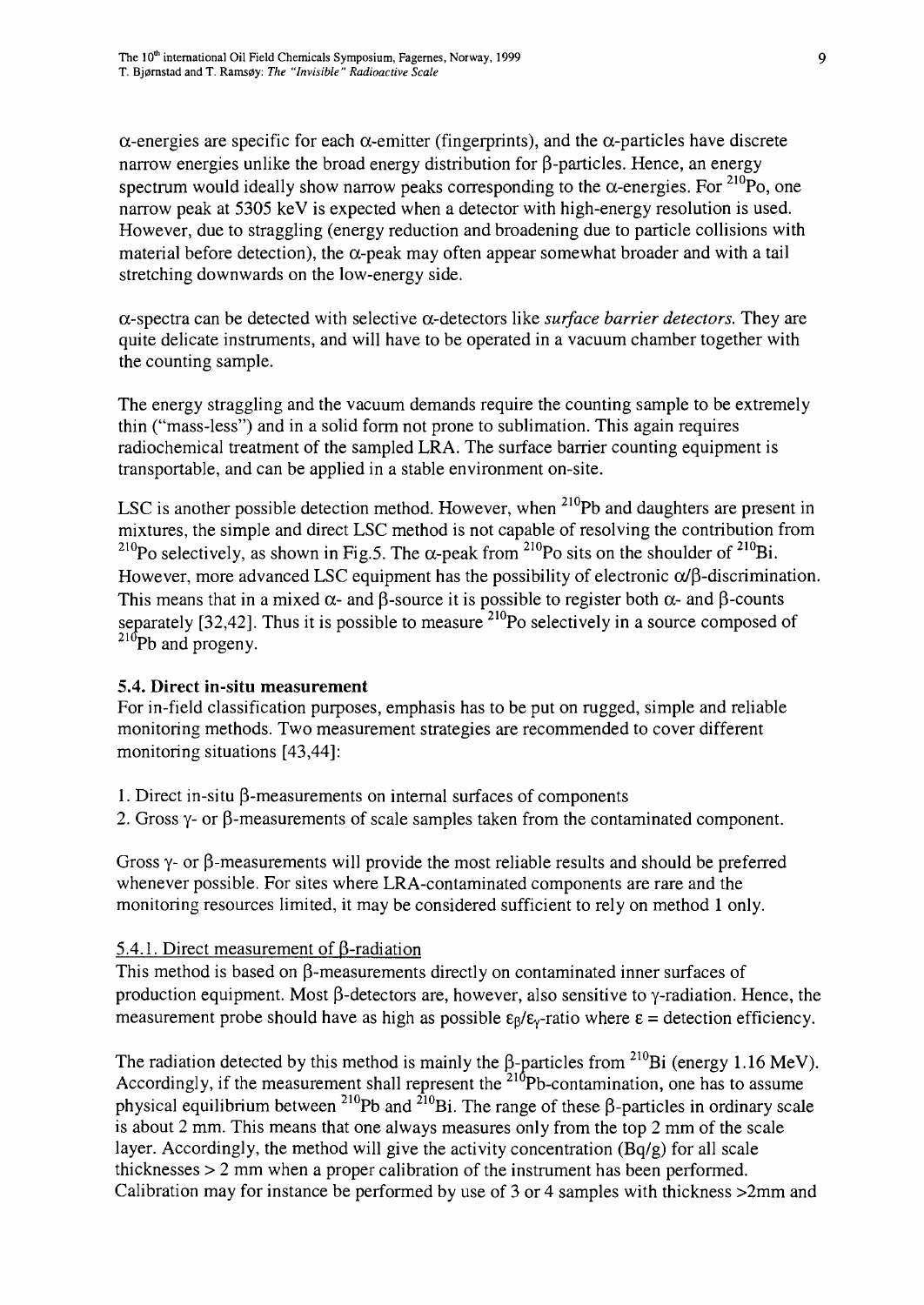**Calibration curve for beta-radiation**



Fig.6. Calibration curve for measurement of <sup>210</sup>Pb with pure beta-detection.

different activity concentration. One will then establish a relationship between the measured countrate (in counts per second, cps) and activity concentration in Bq/g as sketched in Fig.6. There is no need to measure exactly the scale thickness. For scale thickness <2mm, the method will always measure a lower activity concentration than the real one if one uses the calibration for "thick" samples. It is, however, possible to calibrate for scale thickness <2mm too. In such cases the actual measurement is dependent on the scale thickness.

#### 5.4.2. Gross  $\beta$ - and  $\gamma$ -measurements

This method utilises a  $\gamma$ -sensitive probe, which in some cases are also sensitive to  $\beta$ -radiation. In the latter case,  $\beta$ - and y-radiation are detected together. The method is in principle similar to the previous one: One will need to calibrate the probe with calibration samples composed of scale material (or equivalent) with various concentrations of <sup>210</sup>Pb in physical equilibrium with <sup>210</sup>Bi and <sup>210</sup>Po and various sample thicknesses (in  $g/cm<sup>2</sup>$ ). Since g-radiation is involved the recording is not independent on scale thicknesses in excess of 2 mm.

The same two methods can be used in general for LRA-scale measurements as described in Ref.s [43,44].

## **210 6. zluPb AND PROGENY DEPOSITION SITES**

Only a limited number of reports are published on field investigation of  $2^{10}Pb$  and progeny contamination in the petroleum production industry. Table 5 below summarises some of the data published:

From Table 1: Radon concentration in natural gas have been reported [17,47] to be rather high in areas in USA (up to 54 Bq/1) and Canada (up to 30 Bq/1). These elevated levels leed to considerable radioactive contamination by  $^{210}Pb$  and daughters in gas transportation pipelines, condensate facilities (fractionators, condensers, pumps, storage tanks, waste pits etc.) and in filter assemblies for the dry-gas.

From the Netherlands it has been found that <sup>210</sup>Pb-contamination in the production equipment is associated with the normal well-known scale products (up to  $1590$  Bq/g) but are also found in corrosion films and products, along with macroamounts of elemental lead and as ultra-thin nearly invisible films on internal surfaces [11,14,45].

In gas treatment (fractionation) plants a surface contamination of up to 1660 Bq/cm<sup>2</sup> of  $^{210}Pb$ has been reported [47].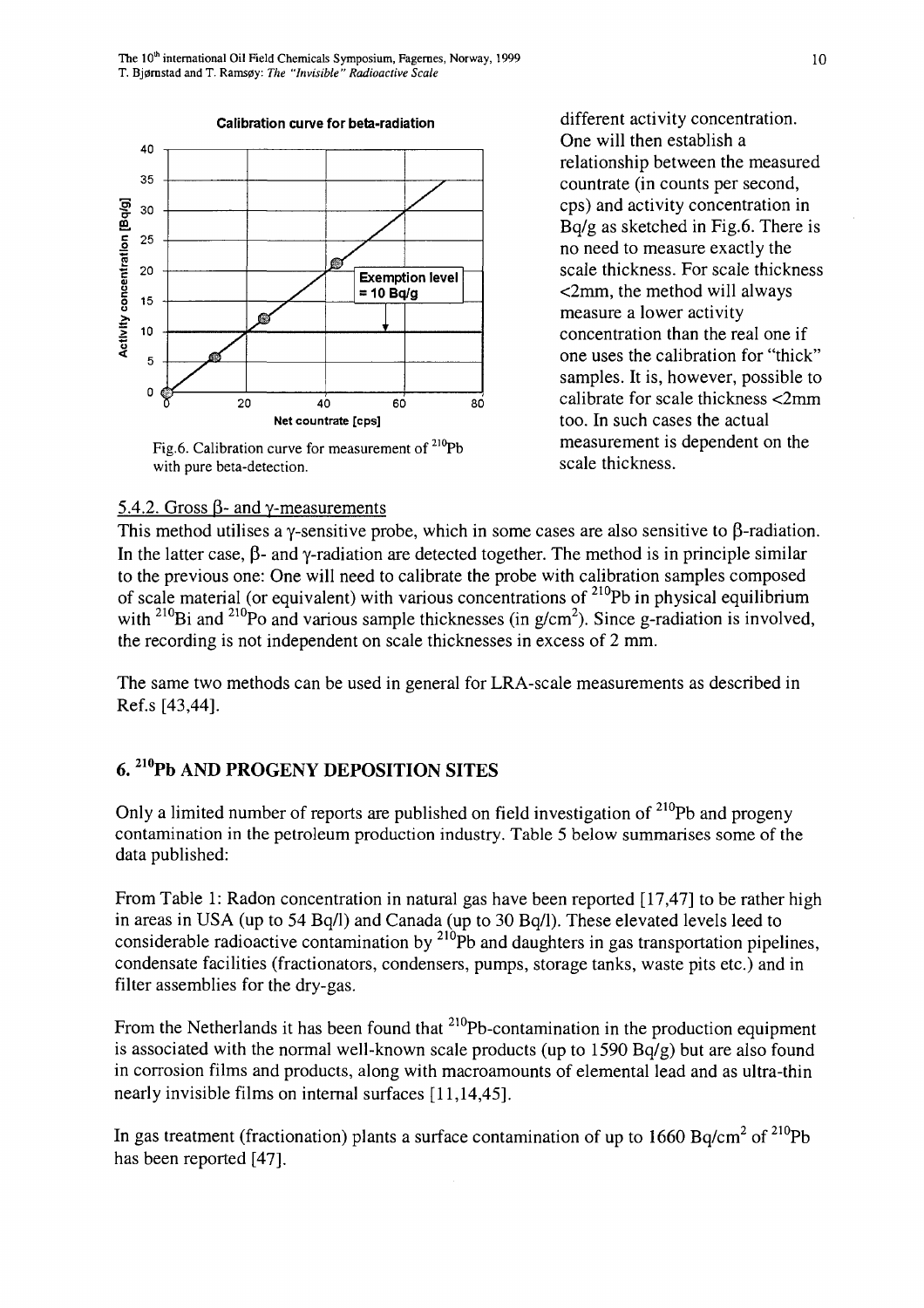*Table 5. Literature reports on activity concentration (Bq/g and Bq/m<sup>3</sup> ) and surface contamination (Bq/cm<sup>2</sup> ) of <sup>210</sup>Pb and 2WPo as well as some corresponding data for<sup>222</sup>Rn and<sup>226</sup>Rare given along with contamination position and contaminated matrix type.*

| <b>Position</b>        | <b>Scale types</b>                                      | $226$ Ra (Bq/g)                        |                          |             | $^{210}Pb$ (Bq/g)        | Reference |
|------------------------|---------------------------------------------------------|----------------------------------------|--------------------------|-------------|--------------------------|-----------|
| Production             | BaSO4, PbS, Pb <sub>met</sub> ,                         |                                        |                          |             |                          |           |
| manifold, gas-         | ZnS, $PbO_x$ , $CaSO_4$                                 | 184 - 3016                             |                          | 57 - 1561   |                          | $[11]$    |
| liquid separator       | $Pb_3(CO_3)_2Cl_2$                                      |                                        |                          |             |                          |           |
| Tubings                | PbS, Pb <sub>met</sub> , ZnS,                           | < detect. limit                        |                          | 204 - 1590  |                          | $[11]$    |
|                        | PbO <sub>x</sub>                                        |                                        |                          |             |                          |           |
| Pumps, valves,         | $Pb_{met}$ , PbS, $PbO_x$ ,                             | $\overline{\phantom{a}}$ detect. limit |                          | $271 - 950$ |                          | $[11]$    |
| filters                | $Pb_3(CO_3)_2Cl_2$                                      |                                        |                          |             |                          |           |
| NG-prod.:Tubings       | Scale, thin layer,                                      | Not detected                           |                          | $250 - 500$ |                          | $[45]$    |
|                        | partly removable                                        |                                        |                          |             |                          |           |
| NG-prod: Inlet         | BaSO4, PbS, Pb <sub>met</sub> ,                         | $\overline{549}$                       |                          | 193         |                          | $[14]$    |
| waterbath heater       | $PbOx, Pb3(CO3)2Cl2$                                    |                                        |                          |             |                          |           |
|                        | Thin deposits                                           |                                        |                          |             |                          |           |
| NG-prod:               | Ba <sub>x</sub> Sr <sub>v</sub> SO <sub>4</sub> , FeOOH | 125-2000                               |                          | 30-600      |                          | $[14]$    |
| Flowlines              | $Fe3O4$ , CaCO <sub>3</sub> /                           |                                        |                          |             |                          |           |
|                        | FeCO <sub>2</sub>                                       |                                        |                          |             |                          |           |
|                        | Thin deposits                                           |                                        |                          |             |                          |           |
|                        |                                                         | $222$ Rn                               | $^{210}\text{Pb}$        |             | $^{210}\text{Po}$        |           |
|                        |                                                         | (kBq/m <sup>3</sup> )                  | $(Bq/m^3)$               |             | $(Bq/m^3)$               |           |
| NG-plants              | Natural gas (NG)                                        | $0.005 -$                              | $0.005 -$                |             | $0.002 -$                | [46]      |
|                        |                                                         | 200                                    | 0.002                    |             | 0.008                    |           |
| NG/LNG-plants          | Natural gas (NG)                                        | 2.3                                    | $\overline{\phantom{a}}$ |             |                          | $[47]$    |
| NG-production          | Canadian NG                                             | $5 - 20$                               | $\blacksquare$           |             | $\overline{a}$           | $[17]$    |
| NG-production          | US NG                                                   | $0 - 54$                               |                          |             |                          | $[47]$    |
|                        | Canadian NG                                             | $0 - 30$                               |                          |             |                          |           |
|                        |                                                         | $^{210}\text{Pb}$                      | $^{210}Pb^{4)}$          |             | 210 <sub>P0</sub>        |           |
|                        |                                                         | (Bq/cm <sup>2</sup> )                  | (Bq/g)                   |             | (Bq/cm <sup>2</sup> )    |           |
| LNG rail cars          | Ferric dust from                                        |                                        | 32                       |             | 29Bq/g                   | $[17]$    |
|                        | rail car interior                                       |                                        |                          |             |                          |           |
| NG/NGL-plants:         | Surface contamin.                                       | $\overline{a}$                         |                          |             | $0.17 -$                 | $[47]$    |
| De-methaniser          |                                                         |                                        |                          |             | 0.47                     |           |
| NG/NGL-plants:         | Surface contamin.                                       | $0.04 - 5.5$                           | $8.2 - 31.3$             |             |                          | $[47]$    |
| De-ethaniser           |                                                         |                                        |                          |             |                          |           |
| NG/NGL-plants:         | Surface contamin.                                       | $1.5 -$                                | $76.4 -$                 |             | $\overline{\phantom{a}}$ | $[47]$    |
| De-propaniser          |                                                         | 1660                                   | 184.7                    |             |                          |           |
| NG/NGL-plants:         | Surface contamin.                                       | $0.024 - 4$                            | $0.3 - 234$              |             |                          | $[47]$    |
| De-butaniser           |                                                         |                                        |                          |             |                          |           |
| NG/NGL-plants:         | Surface contamin.                                       | $0.19 - 2.0$                           | $\blacksquare$           |             | $0.11 -$                 | $[47]$    |
| Propene refrig.        |                                                         |                                        |                          |             | 0.37                     |           |
| NG/NGL-plants:         | Surface contamin.                                       | $5.3 - 596$                            |                          |             |                          | $[47]$    |
| $C_3$ transfer & stor. |                                                         |                                        |                          |             |                          |           |

To date, only scarce and scattered information is available about the level of <sup>210</sup>Pbcontamination in scale, topside handling equipment, gas transportation tubings and gas treatment plants in UK and Norway. A few results are however given in a relatively recent report which summarizes the LRA experiences in Norway and United Kingdom and some of the experiences in The Netherlands [49].

In United Kingdom <sup>210</sup> Pb has been detected as the predominent radionuclide in scales from an on-shore gas production facility in the South of England. No information is available on the content of  $2^{10}Pb$  in scales from off-shore petroleum production due to lack of regular analysis for this radionuclide.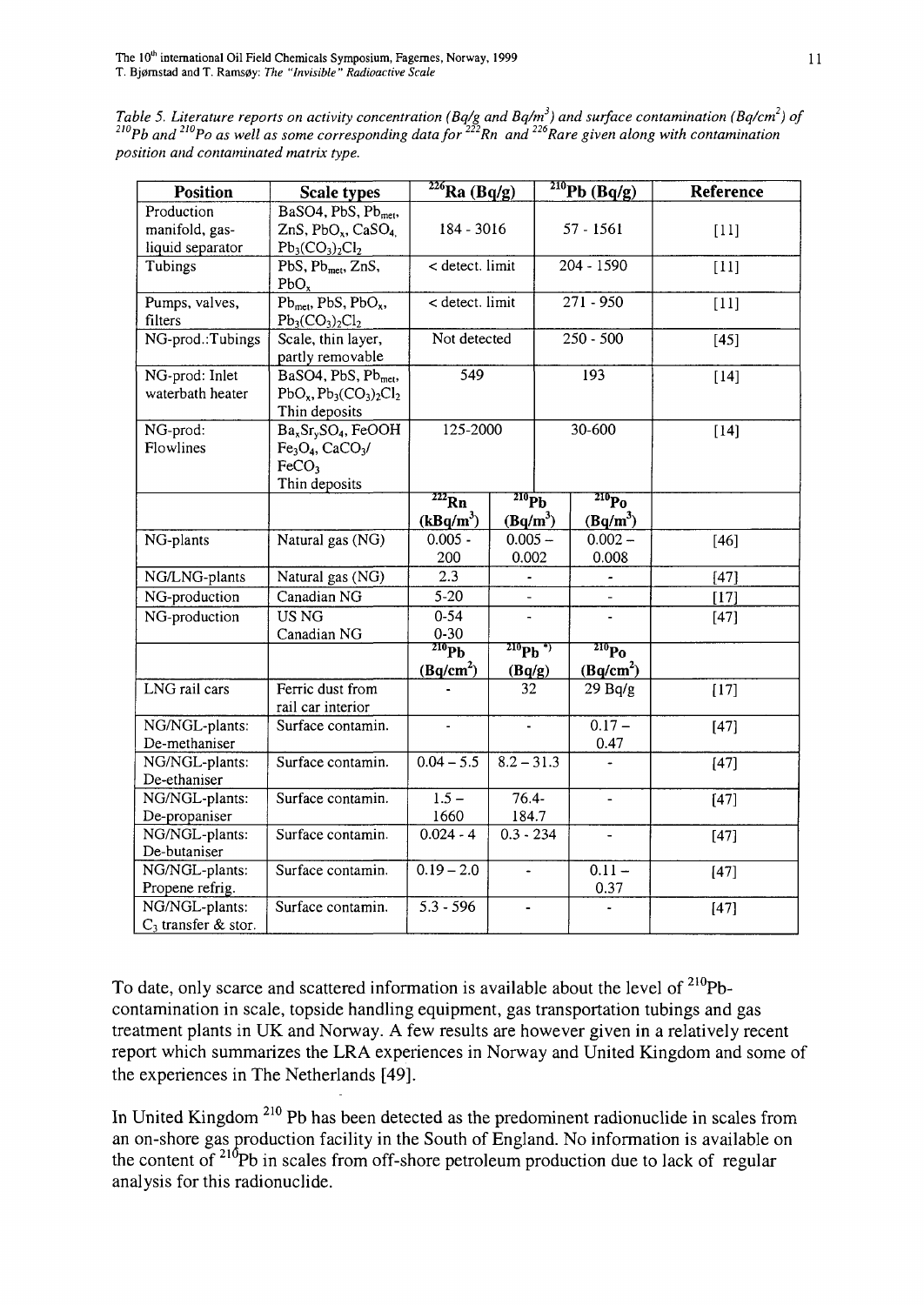Scale from the Netherlands show typical compositions that vary from high to low levels in  $^{210}$ Pb, and no clear correlation to the content of  $^{226}$ Ra can be derived.

In Norwegian samples of scale, sand and sludges, <sup>210</sup>Pb was not detected in most cases and only at very low levels whereever it was seen (< 0.21 Bq/g). (These analyses were carried out by NRPA , Norwegian Radiation Protection Authority). In another report from NRPA [50], levels of up to 0.7 Bq/g are reported.



*Fig 8. Measured activity concentration ofPb in scale* from a Norwegian North Sea oil field.

Very recently, topside equipment acquired from BP in Norway showed unambiguous contamination by <sup>210</sup>Pb and progeny. Samples from production tubing, separators with attached equipment and from other topside equipment shows considerable activity of <sup>210</sup>Pb. The findings are sketched in Fig.8. We have not yet measured equipment further downstream in the NG or LNG transportation and treatment process.

The results of these surveys indicate that there certainly is a considerable potential for <sup>210</sup>Pb-contamination also in the Norwegian petroleum industry.

# **7. FINAL COMMENTS**

The purpose of the present paper has been to remind the production engineers and HMSpersonnel in the oil and gas industry of the problem of <sup>210</sup>Pb-contamination. The paper is based on work carried out for OLF during 1997 and 1998. Information on this problem in the inter-national oil and gas literature is limited. A few reports exist, mainly from USA, Canada and The Netherlands. They conclude that this type of radio-contamination should be handled seriously. From Norwegian operators there is even less information available on contamination levels, the main reason being lack of dedicated practical examinations. The data that are published [49] indicates, however, rather low levels, - in no case the activity concentration exceeded 0.21 Bq/g in scale. Not all types of equipment were surveyed, however. These measurements stand in contrast to results from a survey done on equipment from the Gyda-field (BP Exploration) which showed considerable contamination of  $2^{10}Pb$ [43,44] of more than 40 Bq/g in offshore topside equipment. The lack of consistency of measurements from the Norwegian petroleum industry suggests that more work should be done in the field of <sup>210</sup>Pb-contamination. This work could be carried out along the following lines:

- Carry out a field study on equipment from the offshore industry and from the down-1. stream gas and condensate treatment, storage and transportation activities.
- Establish a competent service team (people and equipment) for reliable examination **2.**on a service basis.

The <sup>210</sup>Pb-contamination is foreseen to become an increasing practical problem as the industry grows older and decommissioning of installations becomes necessary.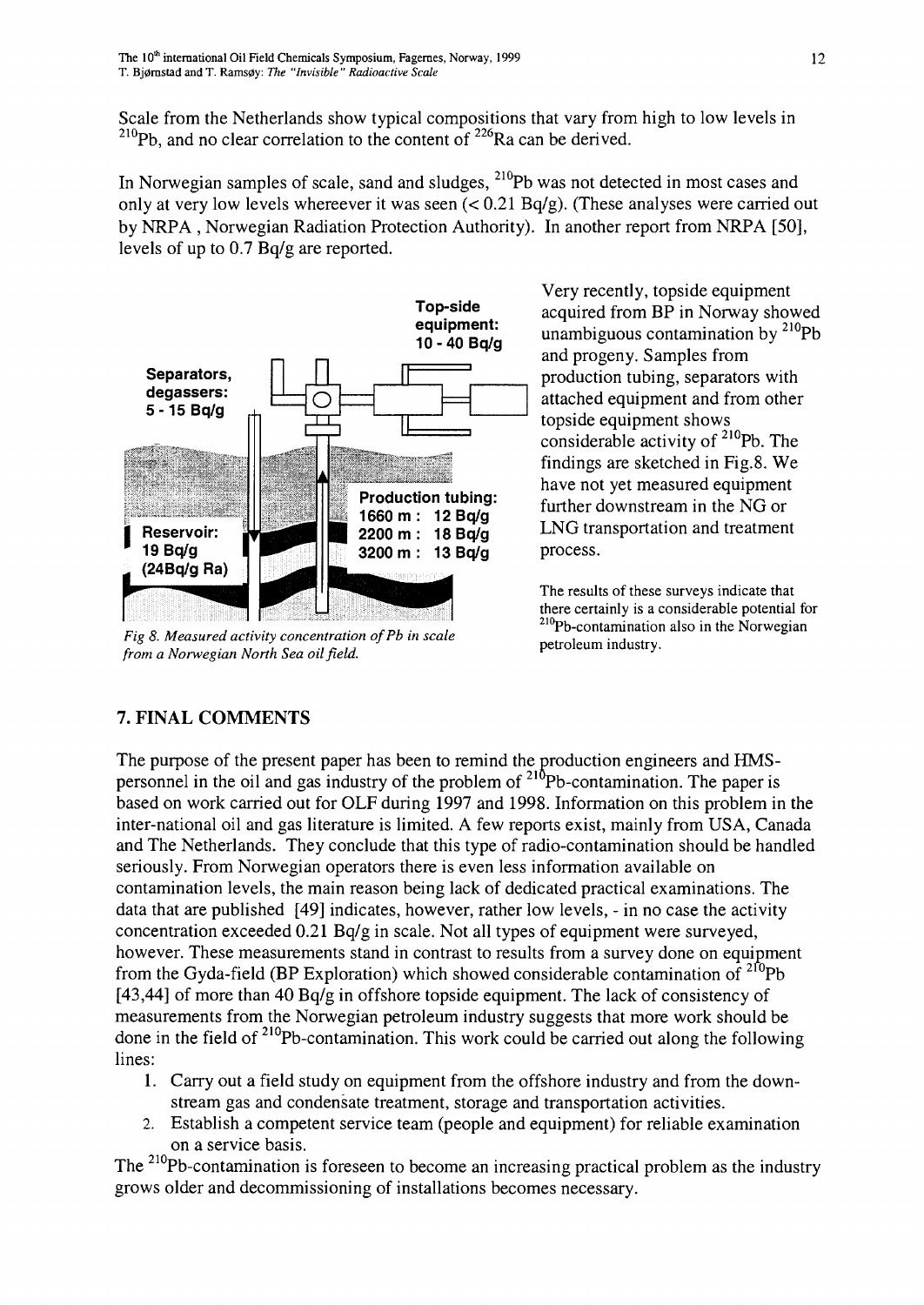#### **REFERENCES**

**1. Mason, J.Y, R.J. Block and M.L. Knippers, 1992:** "Reduction of Naturally Occurring Radioactive Material Disposal Volume by Chemical and Physical Treatment", Proc. 67<sup>th</sup> Annual Technical Conference and Exhibition of the Society of Petroleum Engineers, Washington DC, October 4-7, 1992, p.141, Technical Paper SPE-24563.

2. **Escott, P., 1984:** "The Occurrence of Radioactive Contamination of Offshore Installations", NRPB Report for the Department of Energy, London.

3. **Smith, A. L., 1987:** "Radioactive Scale Formation", Offshore Technology Conference, 1987, *Journal of Petroleum Technology,* June 1987, Technical Paper SPE-14589.

4. **Satterly, J. and J.C. McLennan, 1918:** "The Radioactivity of Natural Gases of Canada", *Trans Royal Canada,* Vol.12. (1918) 153.

5. **Gesell, T.F., 1975:** "Occupational Radiation Exposures Due to Radon-222 in Natural Gas and Natural Gas Products", *Health Physics,* Vol.29(5). (1975) 681-687.

6. **Kogan, R.M., I.M. Nazarov and Sh.D. Fridman, 1971:** "Gamma Spectrometry of Natural Environments and Formations - Theory of the Method - Applications to Geology and Geophysics" (book), Jerusalem, Israel Program for Scientific Translations, 1971, 337 pp, Chapter 1.

7. **Zukin, J.G., D.E. Hammond, T.L. Ku and W.A. Elders, 1987:** "Uranium-Thorium Series Radionuclides in Brines and Reservoir Rocks from two Deep Geothermal Boreholes in the Salton Sea Geothermal Field, Southeastern California*".Geochim. Cosmochim. Ada,* Vol. 51 (10), October, (1987) 2719-2731.

8. **Ferronsky, V.I. and V.A. Polyakov, 1982:** "Environmental Isotopes in the Hydrosphere" (book), John Wiley & Sons, 1982, chapter IV:"Radioactive Isotopes of Heavy Elements in Natural Waters", p.324.

9. Rood, A.S., G.J. White and D.T. Kendrick, 1998: "Measurement of <sup>222</sup>Rn flux, <sup>222</sup>Rn emanation, and <sup>226</sup>Ri and <sup>228</sup>Ra concentration from injection well pipe scale", *Health Phys.*, <u>Vol.75,</u> (1998)187-192.

10. **Drummond, S.E. and H. Ohmoto, 1985:** "Chemical evolution and mineral deposition in boiling hydrothermal systems", *Econ. Geol.,* Vol.80. (1985)126-147.

11. **Hartog, F.A., W.A.I. Knaepen, G. Jonkers, A.P. Schmidt, R.D. Schuiling and P.F.J. Lancee, 1998:** "Origin and encounter of <sup>210</sup>Pb in E&P facilities", in Proc. Second International Symposium on the Treatment of Naturally Occurring Radioactive Material, November 10-13, Krefeld, Germany, 1998, p.53-57.

12. **Hartog, F.A., W.A.I. Knaepen and G. Jonkers, 1995:** "Radioactive lead: An underestimated issue?", in Proc. Of the Am. Petr. Inst./Gas Res. Inst. NORM Conf., Houston, USA, October 16-18, 1995, p. 59-69.

13. **Hartog, F.A., G. Jonkers and W.A.I. Knaepen, 1996:** "The encounter and analysis of Naturally Occurring Radionuclides (NORs) in gas and oil production and processing", in Proc. 7<sup>th</sup> Int. Symp. On Oil Field Chemicals, Geilo, Norway, March 17-20, 1996, paper 14, 14 pp.

14. **Eylander, J.G.R, P.F.J. Lancee, F.A. Hartog, W.A.I. Knaepen, G. Jonkers and D.M. Frigo, 1998:** "Further development in the in-situ removal of TENORM from E&P production facilities", in Proc. Second International Symposium on the Treatment of Naturally Occurring Radioactive Material, November 10-13, Krefeld, Germany, 1998, p.83-89.

15. **Bukkems, F.H.J., S.T. Sie, Beens, H.B. Van der Heijde, J.A. van Klavern and W.A.I. Knaepen, 1978:** "A Treating Process for Removing Polonium-210 from Natural Gas Condensate at High Temperature and Pressure in a Packed Bed Reactor", AMOR.0013.78.

16. **Drummond, I., P. Boucher, B. Bradford, H. Evans, J. McLean, E. Reczek and H. Thunem, 1990:** "Occurrence of <sup>222</sup>Rn and Progeny in Natural Gas Processing Plants in Western Canada", *Health Physics,* Vol.59. (1990) 133-137.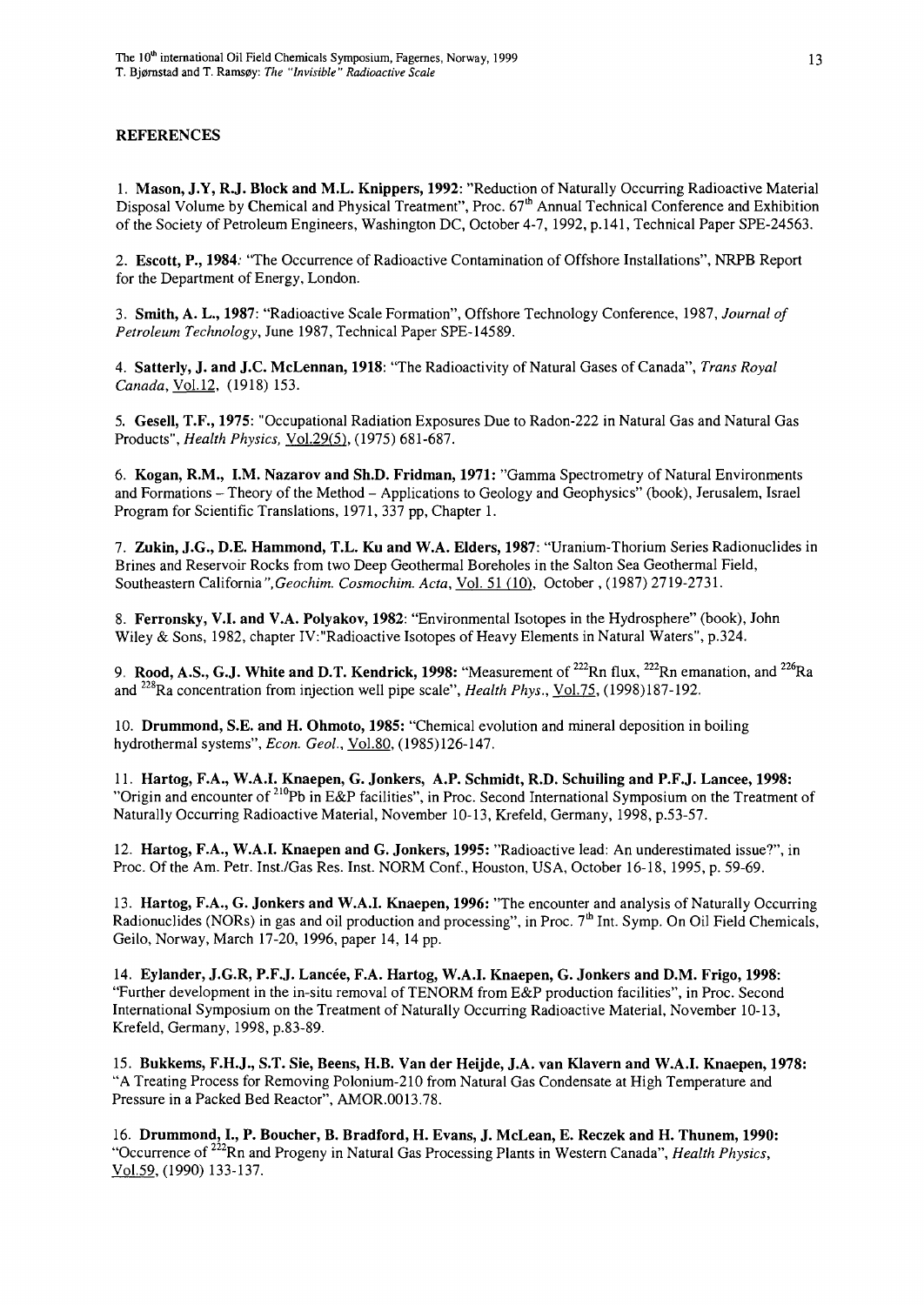17. **Bland, C.J. and N.W. Chiu, 1996:** "Accumulation of <sup>210</sup>Pb Activity on Particulate Matter in LPG Rail Cars", *Appl. Rad. Isotopes,* Vol. 47, (1996) 9-10.

18. **Lederer, CM. and V.S. Shirley, 1978:** "Table of Isotopes" (book), seventh edition, John Wiley & Sons, New York, 1978,1600 pp.

19. **Hussain, N., G. Kim, T.M. Church and W. Carey, 1996:** "A Simplified Technique for Gamma-Spectrometric Analysis of <sup>210</sup>Pb in Sediment Samples", Appl. Radiat. Isot., Vol. 47(4), (1996)473-477.

20. **Pinglot, J.F., and M. Pourchet, 1995:** "Radioactivity Measurements Applied to Glaciers and Lake Sediments", *Sci. Tot. Environm.,* Vol. 173, (1995)211-223.

21. **El-Daoushy, F. and R. Garcia-Tenorio, 1995:** "Well Ge and Semi-Planar Ge (HP) Detectors for Low-Level Gamma Spectroscopy", *Nucl.Instr. Meth. Phys. Research,* Vol. 356. (1995)376-384.

22. **Harbottle, G. and J.B. Gumming, 1994:** "Performance and Promise of the Compton Suppression Well Counter", *Nucl. Instr. Meth. Phys. Research.* Vol. 353, (1994)503-507.

23. **Keller, K.D., 1989:** "Physikalische Messmethoden zur Bestimmung der Konzentration von Stabilem Blei und von Natuerlich Radioaktivem Blei 210 (<sup>210</sup>Pb) in Boden-, Pflanzen und Wasserproben", Dissertation, Universitat des Saarlandes, Saarbruecken, Germany, 1989, 116 pp.

24. Laagerward, A. and J.R.W. Woittiez, 1994: "Procedure for the Determination of <sup>210</sup>Pb in Phosphate Ore, Gypsum and Phosphoric Acid by Radiochemical Separation and Gamma-Ray Spectrometry", *Analyst,* Vol.119, (1994)1421-1425.

25. **Ishikawa, Y., H. Murakami, T. Sekine, T. Saito and K. Yoshihara, 1994:** "Non-Destructive Determination of Low-Level <sup>210</sup>Pb and <sup>226</sup>Ra with an Ordinary High-Purity Ge-Detector", *J. Radioanal. Nucl. Chem.,* Vol. 178, (1994)301-310.

26. **Funke, L., 1991:** "Bestimmung des Gehalts von Uran und seinen Folgeprodukten durch Messung der niederenergetischen γ-Strahlung"", Research Report ZFK-748, 1991, 12 pp.

27. **Kulzer, R., R. Schupfner and A. Mueller, 1996:** "A Fast and very Sensitive LSC Procedure to Determine Pb-210 in Environmental Samples", in K.E. Duftschmid (ed.): IRPA9:1996 International Congress on Radiation Protection (Osterreichisches Forschungszentrum Seibersdorf GmbH, Austria), Proceedings Vol.2, 1996, p.235- 237.

28. **Gogrewe, D., M. Puetz, R. Weber, K. Siemon, R.A. Esterlund and P. Patzelt, 1996:** "Determination of <sup>210</sup>Pb via <sup>210</sup>Bi Using a Hydride Generation Technique Combined with (Beta)-Spectrometry", Radiochim. Acta, Vol. 73(2). (1996)105-110.

29. **Ament,** A. **and K.H. Lieser, 1993:** "Determination of <sup>210</sup>Pb by Liquid Scintillation Spectrometry in Presence of Various Amounts of the Daughter Nuclides<sup>210</sup>Bi and <sup>210</sup>Po", *Radiochim. Acta*, <u>Vol. 60(1)</u>, (1993)21-23.

30. Rodriguez, L., A. Jimenez and A. Grau, 1996: "Separation of <sup>210</sup>Pb, <sup>210</sup>Bi and <sup>210</sup>Po by Ion Exchange and Their Liquid Scintillation Standardisation", Report CIEMAT-788, 1996, 38 pp.

31. **Woittiez, J.R.W., J.E. Sloof and K.J. Kroon, 1994:** "Fast, Selective and Sensitive Methods for the Determination of Lead-210 in Phosphogypsum and Phosphate Ore", *J. Radioanal. Nucl. Chem.,* Vol. 194(2), (1994)319-329.

32. **Bou-Rabee, F., Y.Y. Bakir and H. Bern, 1994:** "Simultaneous Determination of Lead-210, Gross Beta and Gross Alpha Activities of Air Filters by Pulse Shape Discrimination Liquid Scintillation Counting", *J. Radioanal. Nucl. Chem.,* Vol. 194(2), (1994)403-409.

33. **Al-Masri, M.S., A. Hamvi and H. Mikhlallaty, 1997:** "Radiochemical Determination of Lead-210 in Environmental Water Samples Using Cerenkov Counting", *J. Radioanal. Nucl. Chem.,* Vol. 219, (1997)73-75.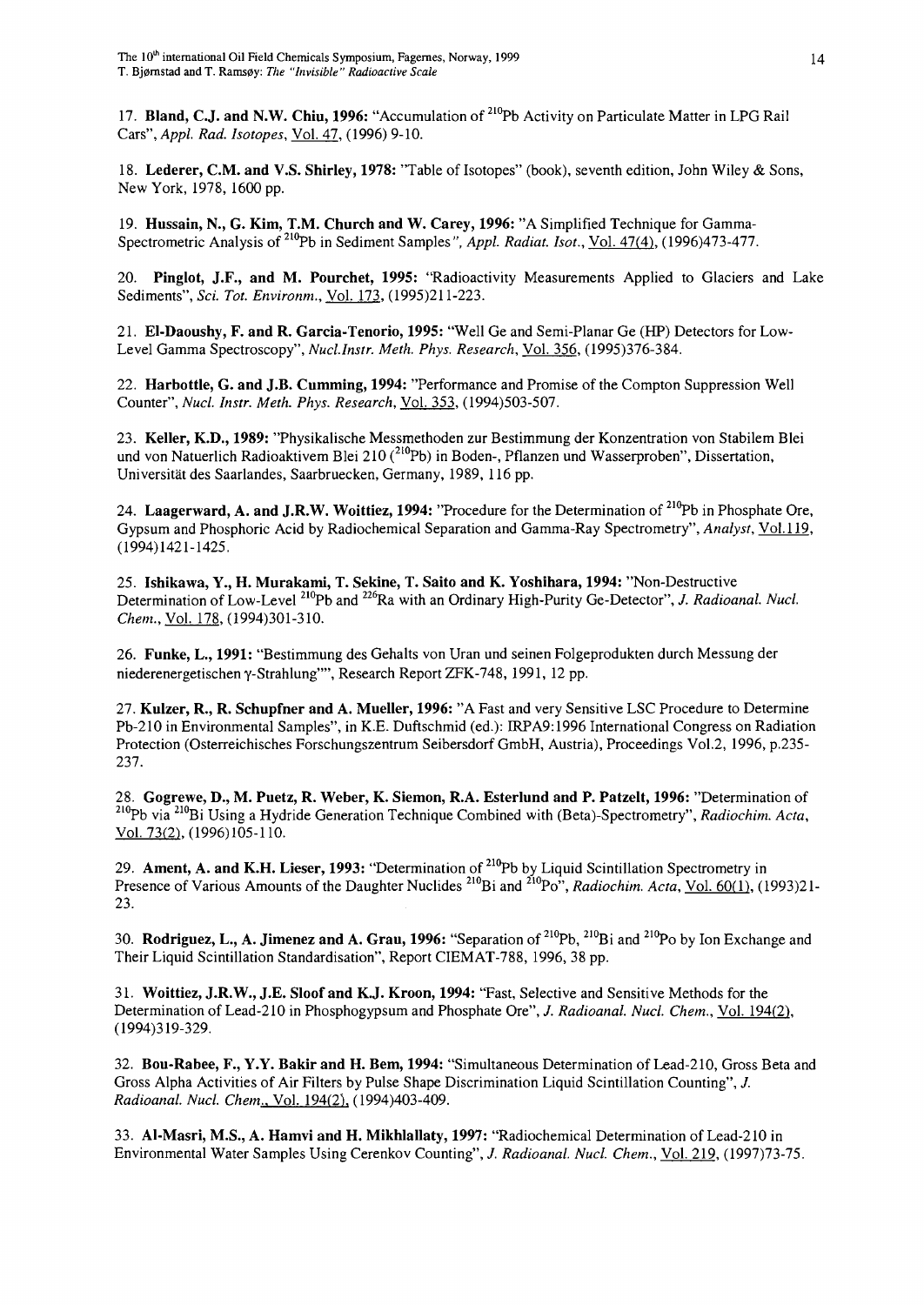**34. Sapozhnikov, Yu.A., O.B. Egorov, I.P. Efimov, S.V. Pirogova and N.K. Kutseva, 1993:** "Determination of Lead-210 in Bottom Sediments via Bismuth-210", *J. Radioanal. Nucl. Chem.,* Vol. 176(4). (1993)353-359.

35. **Wickenden, D.A. and J. Toole, 1995:** "Low-Level Analysis of Lead-210 in Waters via Bismuth-210 Measurements", *Sci. Tot. Environm.,* Vol. 173, (1995)117-123.

36. **Desideri, D., F. Guerra, M.A. Meli and C. Testa, 1995:** "Determination of 210Pb in Sediments by Extraction Chromatography", *J. Radioanal. Nucl. Chem.*, Vol.200(5), (1995)385-396.

37. Moreira, S.R.D, 1993: "Determination of <sup>210</sup>Pb in Mineral Spring Waters of Aguas da Prata City", M.Sc.-Thesis, Instituto de Pesquisas Energeticas e Nucleares (IPEN), Sao Paulo, Brazil, in Portuguese, 62 pp.

38. **Godoy, J.M., D.C. Lauria, D.P.L.M. Godoy and R.P. Cunha, 1994:** "Development of a Sequential Method for the Determination of <sup>238</sup>U, <sup>234</sup>U, <sup>232</sup>Th, <sup>230</sup>Th, <sup>228</sup>Th, <sup>228</sup>Ra, <sup>226</sup>Ra and <sup>210</sup>Pb in Environment Samples", *J. Radioanal. Nucl. Chem.,* Vol. 182(1), (1994)165-169.

39. **Vilhena-Schayer-Sabino, C. de, S.M.S. Kastner and A.M. Amarel, 1990:** "Simultaneous Determination of Ra-226, Ra-228 and Pb-210 Using Successive Co-precipitation Techniques", Associacao Brasileira de Energia Nuclear, Rio de Janeiro, Brazil, available from the Library of the Comissao Nacional de Energia Nuclear, RJ, Brazil, CONF-9007179, 1990, 6 pp., in Portuguese.

40. **Narita, H., K. Harada and W.C. Burnett, 1989:** "Determination of <sup>210</sup>Pb, <sup>210</sup>Bi and <sup>210</sup>Po in Natura Waters and Other Materials by Electrochemical Separation", *Talanta,* Vol. 36(9), (1989)925-929.

41. Weisshaar, R., 1996: "Abtrennung und Bestimmung von <sup>90</sup>Sr, <sup>226</sup>Ra, <sup>228</sup>Ra and <sup>210</sup>Pb in Lebensmitteli mittels eines Strontium-spezifischen Extraktionsharzes", *Deutsche Lebensmittel Rundschau,* Vol. 92(7), (1996)215-217.

42. **Dodson, C, 1991:** "Introduction to Alpha/Beta Discrimination on Liquid Scintillation Counters", Beckman Instruments, Inc, Fullerton, California, 1991,23 pp.

43. **Bj0rnstad, T., T. Rams0y, S. Backe, G.C. Christensen, D.0. Eriksen and I. Lysebo, 1998:** "Reliable Methods for Monitoring of LSA Scale on Equipment Off-Shore and On-Shore", Research Report IFE/KR/F-98/021, 1998, 100 pp.

44. Ramsøy, T., S. Backe, A. Raaum, E. Strålberg and I. Lysebo, 1999: "Metoder for måling og klassifisering av lavradioaktive avleiringer i komponenter fra olje- og gassproduksjonen", Research Report IFE/KR/F-99/015 (in Norwegian), 1999, 72 pp.

45. **Aldenkanp, F.J., G.M. Breas, H.A.J.M. Reinen and R.M.W. Overwater, 1998:** "Interpretation of NORM measurements with respect to the enforcement of Dutch legislation", in Proc. Second International Symposium on the Treatment of Naturally Occurring Radioactive Material, November 10-13, Krefeld, Germany, 1998,p.5-9.

46. **Junkers, G., W.A.I. Knaepen and F.A. Hartog, 1997:** "Characterization of NORM in the Oil and Gas Production Industry", in Proc. Of the Int. Symp. On Radiat. Problems with Natural Radioactivity i8n the Non-Nuclear Industry, Amsterdam, The Netherlands, September 8-10, 1997, Paper 4.7, 23 pp.

47. **Taylor, G.L. and M. Cleghorn:** "Naturally Occurring Radioactive Materials: Contamination and Control in a World Scale Ethylene Manufacturing Complex", in Proc. of the 8<sup>th</sup> Ethylene Prod. Conf., 1996, p. 309-323.

48. **Gray, P., 1990:** "Radioactive Material Could Pose Problems for the Gas Industry", *Oil & Gas J.,* June 25. (1990)45-48.

49. **van Weers, A.W., I. Pace, T. Strand, I. Lysebo, S. Watkins, T. Sterker, E.I.M. Meijne and K.R. Butter, 1997:** "Current Practice of Dealing with Natural Radioactivity from Oil and Gas Production in EU Member States", European Commission contract ETNU-CT94-0112, Research Report ECN-PX-95-015, April 1997,77 pp.

50. **Strand, T., I. Lysebo, D. Kristensen and A. Birovljev, 1997:** "Radioaktive avleiringer i olje- og gassproduksjon", Stralevern Rapport 1997:1, Norwegian Radiation Protection Authority, 1997, 78 pp.